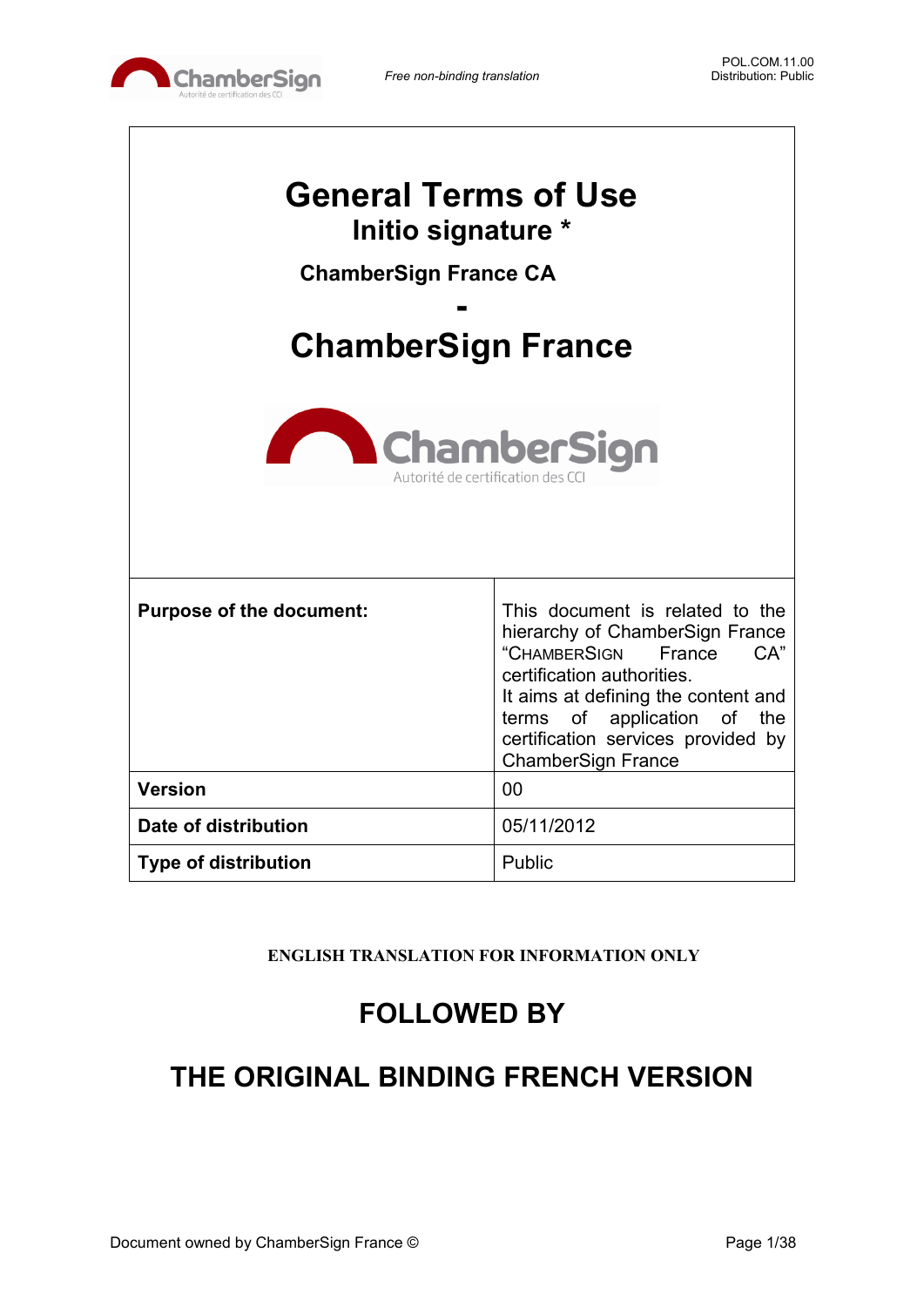

#### **CONTENTS**

#### **ENGLISH TRANSLATION FOR INFORMATION ONLY**

| 1.                                                   | <b>INTRODUCTION</b>                                                                                                                                                                                                                                                         | $\overline{4}$                                                                                               |
|------------------------------------------------------|-----------------------------------------------------------------------------------------------------------------------------------------------------------------------------------------------------------------------------------------------------------------------------|--------------------------------------------------------------------------------------------------------------|
| 2.                                                   | <b>DEFINITIONS</b>                                                                                                                                                                                                                                                          | $\overline{4}$                                                                                               |
| 3.                                                   | <b>PURPOSE</b>                                                                                                                                                                                                                                                              | 6                                                                                                            |
| 4.                                                   | <b>TERM - APPLICATION</b>                                                                                                                                                                                                                                                   | 6                                                                                                            |
| 5.                                                   | REQUESTS FOR CERTIFICATES AND RENEWAL                                                                                                                                                                                                                                       | 6                                                                                                            |
| 5.1<br>5.2<br>5.3<br>5.4<br>5.5<br>5.6<br>5.7<br>5.8 | REGISTRATION OF CERTIFICATE APPLICATION FILES<br><b>VERIFICATION OF THE REQUEST</b><br><b>REJECTION OF THE REQUEST</b><br><b>ISSUANCE OF THE CERTIFICATE</b><br><b>ACCEPTANCE OF THE CERTIFICATE</b><br><b>ASSISTANCE</b><br><b>RENEWAL</b><br>AMENDMENT OF THE CERTIFICATE | 6<br>$\overline{7}$<br>$\overline{\mathcal{I}}$<br>$\overline{\mathcal{I}}$<br>$\overline{7}$<br>8<br>8<br>8 |
| 6.                                                   | <b>CONDITIONS FOR USING CERTIFICATES AND RESTRICTIONS</b>                                                                                                                                                                                                                   | 8                                                                                                            |
| 7.                                                   | <b>CERTIFICATE VERIFICATION PROCEDURE</b>                                                                                                                                                                                                                                   | 8                                                                                                            |
| 8.                                                   | <b>REVOCATION OF THE CERTIFICATE</b>                                                                                                                                                                                                                                        | 9                                                                                                            |
| 9.                                                   | <b>CHAMBERSIGN'S OBLIGATIONS</b>                                                                                                                                                                                                                                            | 10                                                                                                           |
| 10.                                                  | <b>HOLDER'S OBLIGATIONS</b>                                                                                                                                                                                                                                                 | 10                                                                                                           |
| 11.                                                  | <b>OBLIGATIONS OF CERTIFICATE USERS</b>                                                                                                                                                                                                                                     | 12                                                                                                           |
| 12.                                                  | <b>LEGAL REPRESENTATIVE'S OBLIGATIONS</b>                                                                                                                                                                                                                                   | 12                                                                                                           |
| 13.                                                  | <b>PRICE</b>                                                                                                                                                                                                                                                                | 13                                                                                                           |
| 14.                                                  | <b>GUARANTEES AND EXCLUSIONS</b>                                                                                                                                                                                                                                            | 14                                                                                                           |
| 14.1<br>14.2                                         | <b>GUARANTEES</b><br><b>EXCLUSIONS</b>                                                                                                                                                                                                                                      | 14<br>14                                                                                                     |
| 15.                                                  | <b>LIABILITY</b>                                                                                                                                                                                                                                                            | 14                                                                                                           |
| 16.                                                  | <b>INSURANCE</b>                                                                                                                                                                                                                                                            | 15                                                                                                           |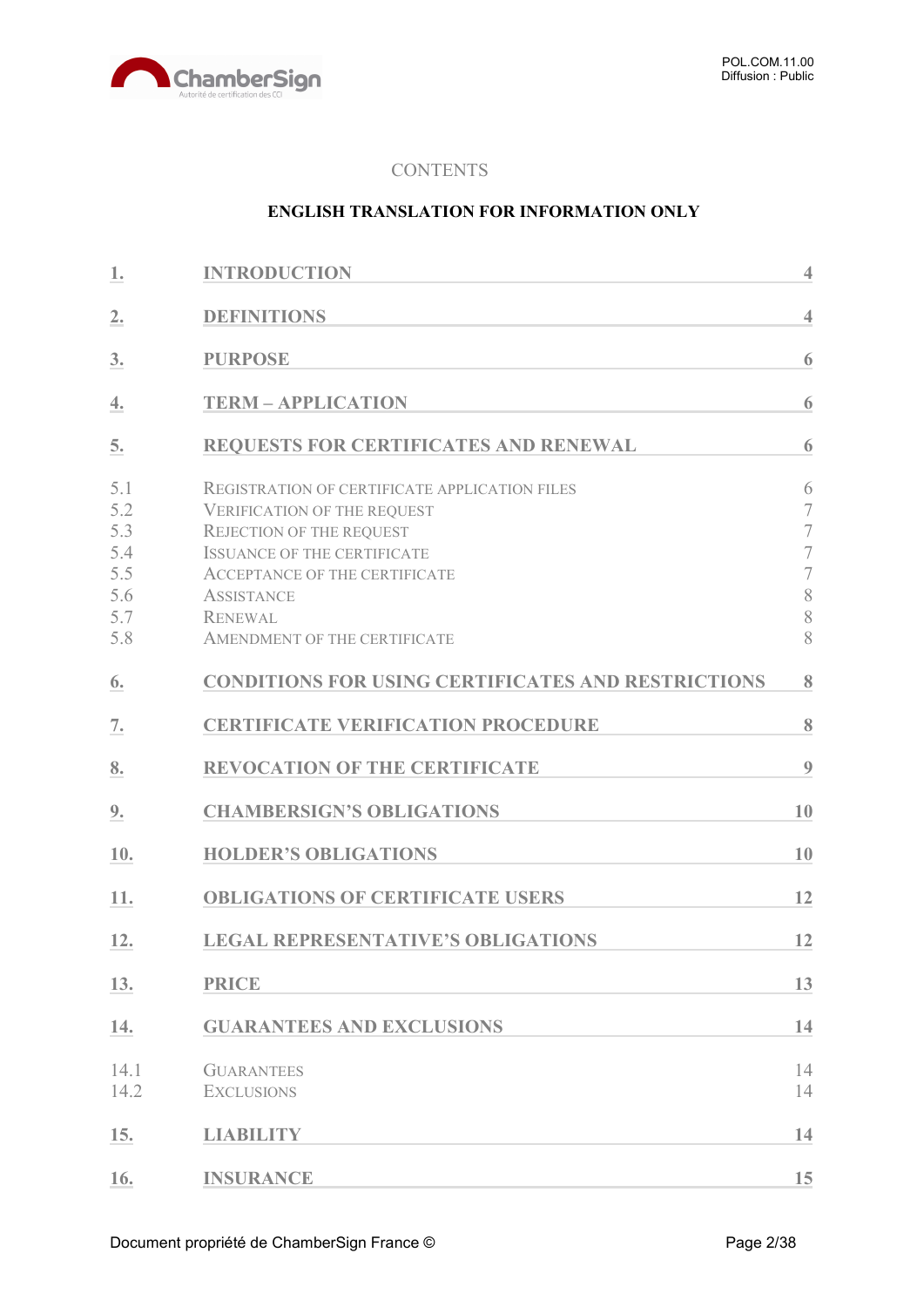# ChamberSign

|     | AUTOLITE DE CELTITOLION DES CCI                           |    |
|-----|-----------------------------------------------------------|----|
| 17. | <b>CONFIDENTIALITY</b>                                    | 15 |
| 18. | <b>INTELLECTUAL PROPERTY</b>                              | 16 |
| 19. | PERSONAL DATA                                             | 16 |
| 20. | <b>TERMINATION OF THE SUBSCRIPTION</b>                    | 16 |
| 21. | <b>GOOD FAITH</b>                                         | 17 |
| 22. | <b>CONSERVATION</b>                                       | 17 |
| 23. | <b>NULLITY</b>                                            | 17 |
| 24. | <b>ENTIRE AGREEMENT</b>                                   | 18 |
| 25. | <b>LANGUAGE - BINDING VERSION</b>                         | 18 |
| 26. | <b>DISPUTE SETTLEMENT - JURISDICTION - APPLICABLE LAW</b> | 18 |

| <b>VERSION ORIGINALE EN FRANCAIS</b> | 19 A 37 |
|--------------------------------------|---------|
|                                      |         |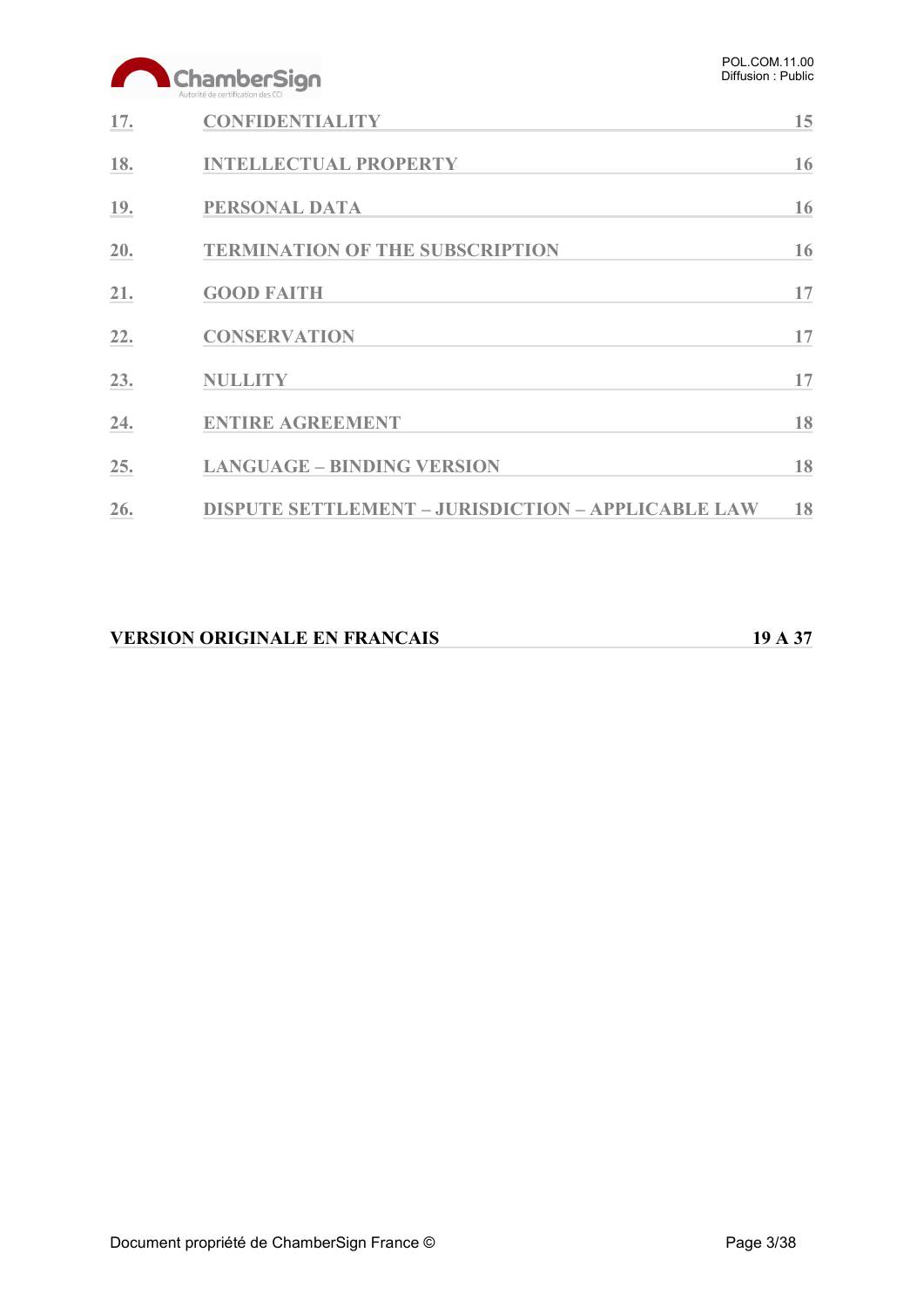

# <span id="page-3-0"></span>**1. INTRODUCTION**

1. ChamberSign France provides the legal representative, holder and certificate user with certification services.

2. Any use of the services offered implies the consultation and unreserved acceptance of these general terms.

3. The legal representative, holder and certificate user acknowledge that they have read, understood and approved these general terms and the certification policy of the Initio signature \* certificate of ChamberSign France CA 1.2.250.1.96.1.7.3.1, accept their content in full and acknowledge that they are bound by all of their provisions.

4. The legal representative, holder and certificate user acknowledge that they have the necessary skills and means for using the certificates.

5. The certificate user acknowledges having checked that the IT configuration used is completely secure and that it does not contain any virus and that it is in perfect working condition.

6. The legal representative, the holder and the certificate user acknowledge that they are aware of the type, purpose and terms of using the certificates and have claimed and obtained the information required for using the certificates in full knowledge of the facts.

#### <span id="page-3-1"></span>**2. DEFINITIONS**

7. The terms defined below shall have the following meanings between the parties:

- "user application": application services using certificates issued by ChamberSign France for purposes of signature of the holder;

- "certification authority" or "CA": legal entity which, within an electronic certification service provider (CSP), is in charge, in the name and under the latter's liability, of applying a certification policy and has the capacity to issue electronic certificates in relation to this certification policy. It is hereafter referred to by the words "ChamberSign France". It is qualified in article 7 of decree no. 2001-272 of  $30<sup>th</sup>$  March 2001 taken as application of article 1316-4 of the French Civil Code and regarding electronic signatures;

**-** "key pair": couple of keys made up of one public key and one private key, generated in relation to a PKI-type of infrastructure (technical solutions based on public-key cryptography);

**-** "registration office" or "RO": checks the identification information of the future holder of a certificate, and where necessary other specific attributes, before transferring the corresponding request to the appropriate KMI department;

- "certificate": electronic file certifying that a key pair belongs to the holder or to the material element or software identified in the certificate. The certificate is signed by the certification authority;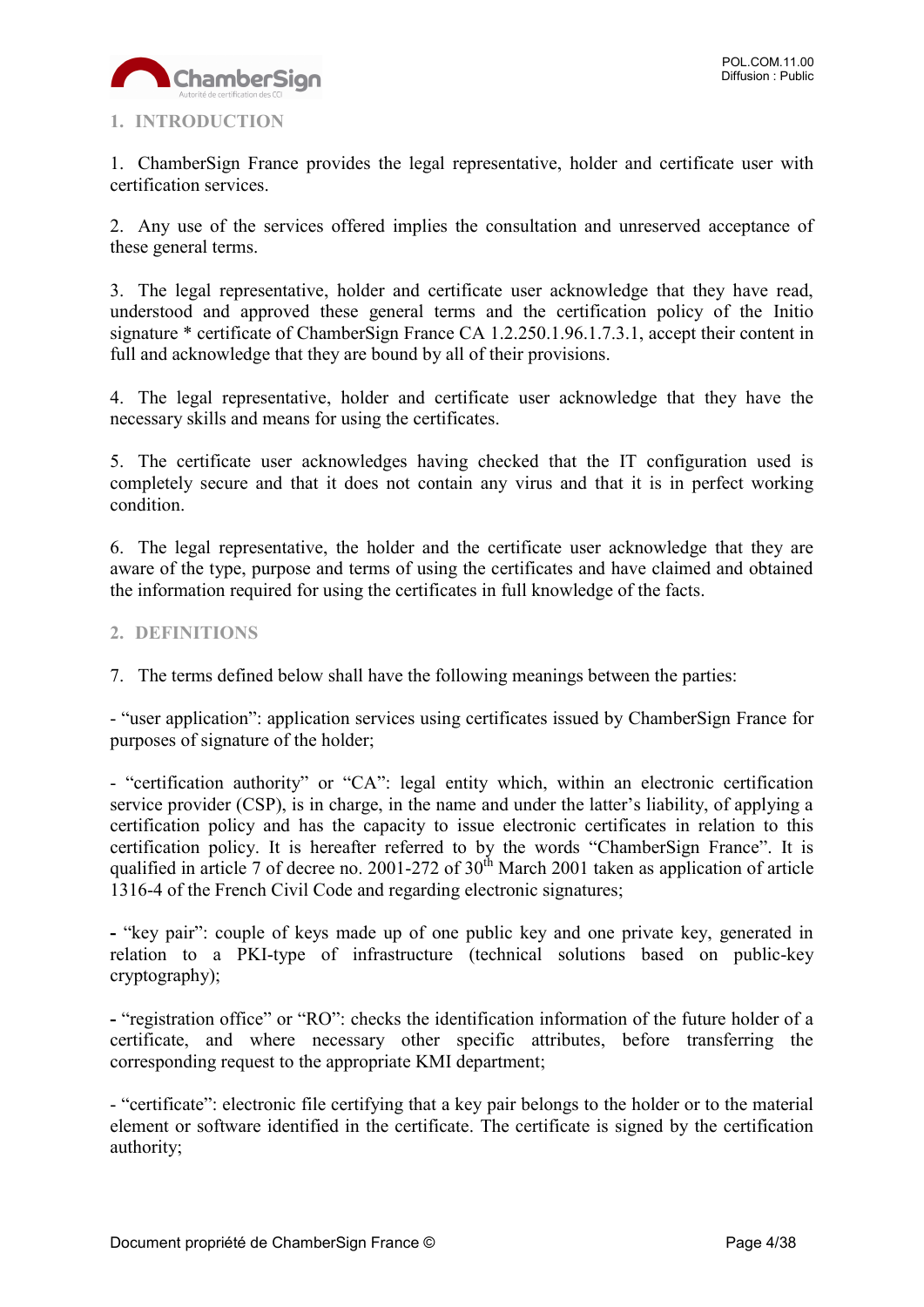

- "compromise": disclosure or suspected disclosure or loss of confidential information as a result of infringing a security measure and leading to a possible loss in confidentiality and/or integrity of the data in question;

- "certification practices statement"**:** text defining the practices used by a certification authority in order to issue certificates and more generally the practices of all of the components of the certification authority in the whole life-cycle of a certificate; hereafter referred to as "CPS";

**-** "confidential data": the holder's strictly personal data which should absolutely be kept secret and which are: the certificate's private key, the collection code and the activation code of the private key;

- "entity": administrative authority or company defined broadly, i.e. also private-law legal entities such as associations;

- "key management infrastructure": series of components, functions and processes devoted to managing cryptographic keys and their certificates used by trustworthy services; hereafter referred to as "KMI";

- "LAR": list of certification authority revoked certificates;

- "CRL": certificate revocation list;

- "certification agent": person appointed by the legal representative of the customer entity in order to collate the documents of the certificate application files and to perform the certificate revocation requests;

- "OID": object identifier identifying the certification authority's certification policy;

**-** "certification policy": series of rules, identified by a name (OID), defining the standards with which ChamberSign France complies in relation to these terms and indicating the applicability of a certificate to a particular community and/or to a class of applications with shared security standards; hereafter referred to as "CP";

**-** "holder"**:** private individual identified in the certificate and who holds the private key corresponding to the public key that is in this certificate;

**-** "revocation": action performed by the holder, agent, a legal representative of the entity or ChamberSign France which aims at ceasing the validity of the certificate. This action may be performed further to a change in information contained in the certificate or in the case of a compromise. In this respect, a certificate which has been revoked is recorded on the CRL (certificate revocation list);

**-** "electronic signature": use of a reliable identification process guaranteeing its relation with the deed to which it is attached, in accordance with applicable legislation;

-"certificate user": entity or private individual receiving a certificate and who relies on it for checking an electronic signature from the holder of the certificate; Example: addressee of a signed email or signatory of a contract signed electronically.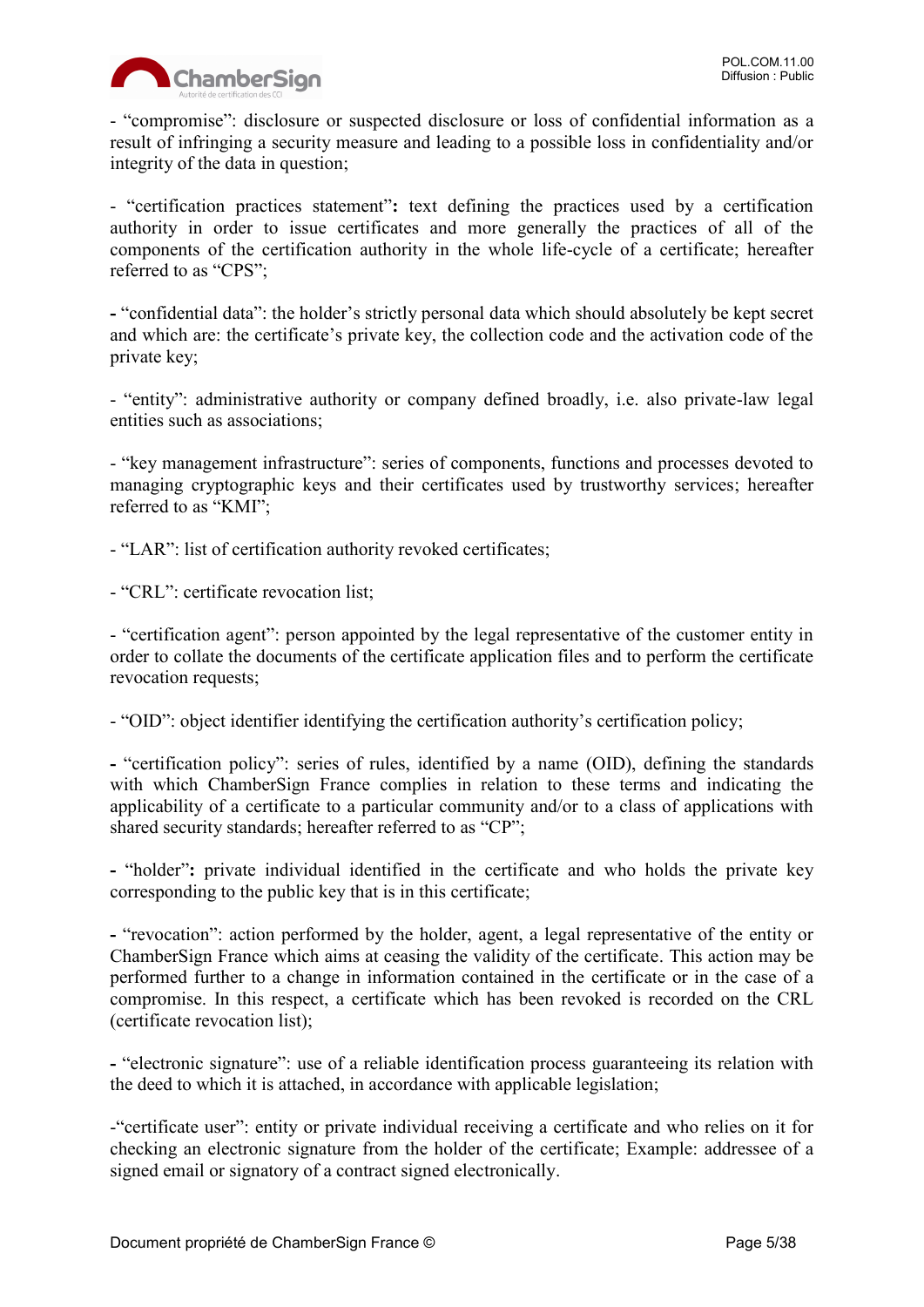

#### <span id="page-5-0"></span>**3. PURPOSE**

8. These general terms aim at defining the content and methods of application of the certification services provided by ChamberSign France as certification authority to the holders, legal representative and certification agent, and at specifying the undertakings and obligations of these various parties involved.

# <span id="page-5-1"></span>**4. TERM – APPLICATION**

9. These general terms of use are binding on the legal representative, the holder and the certification agent, where appropriate, as from their acceptance by the latter. They vouch for these general terms being respected by the certificate user.

10. These general terms are binding throughout the whole period of the services being put online, without prejudice to any updates to them.

11. ChamberSign France undertakes to provide the legal representative, the holder and the certification agent, where appropriate, with the new general terms of use.

12. Any use of the services by the legal representative, the holder and the agent after the amendments of the general terms implies acceptance by the latter of the new general terms.

13. The general terms of use apply as from their signature.

14. The supply of the certification services is subject to the payment of the agreed price.

15. The general terms of use are signed for a period of three years.

16. These general terms of use may be renewed automatically once, for a period of three years.

17. In the case of absence of renewal or when the customer entity has not settled the renewal price, these general terms are automatically terminated.

18. The certificates will then no longer be usable and shall be revoked by ChamberSign France after information sent to the customer entity.

<span id="page-5-2"></span>**5. REQUESTS FOR CERTIFICATES AND RENEWAL**

<span id="page-5-3"></span>**5.1 REGISTRATION OF CERTIFICATE APPLICATION FILES**

19. The certificate application file sent to ChamberSign France will include at least the following elements:

- a written certificate request, signed and dated less than three months ago by the future holder and, if different, by the legal representative or his/her assignee or the certification agent;
- an official valid identification document of the future holder including an ID photograph presented to ChamberSign France which keeps a copy of it;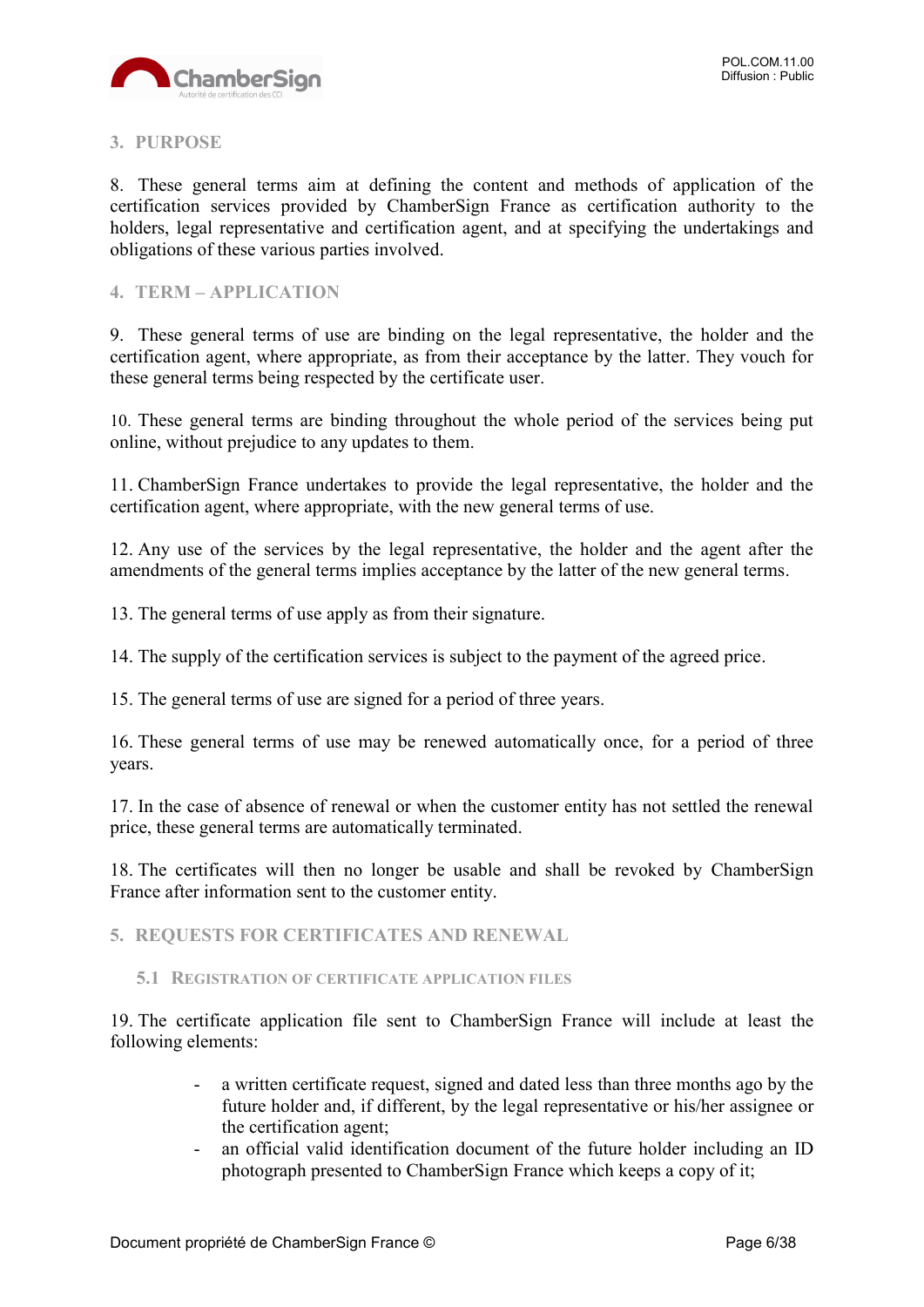

- an official valid identification document of the signatory of the request including an ID photograph presented to ChamberSign France which keeps a copy of it;
- the general terms of use, signed.

20. The holder or the legal representative of the entity and the agent may make a certificate request by completing the certificate request form on the ChamberSign France website: [www.chambersign.fr.](http://www.chambersign.fr/)

21. They then send the supporting documents required by post, or attend the registration office directly.

22. The supporting documents to be enclosed when making an initial certificate request are specified in the subscription form.

<span id="page-6-0"></span>**5.2 VERIFICATION OF THE REQUEST**

23. The registration office performs the following operations:

- checks and confirms the identity of the future holder;
- checks the coherency of the supporting documents presented;
- ensures that the future holder is aware of the terms applicable for using the certificate as stipulated in this document.
- <span id="page-6-1"></span>**5.3 REJECTION OF THE REQUEST**

24. In the case of missing documents and after a reminder regarding the supply of these documents, the registration office reserves the right to reject the certificate request.

25. It informs the holder, certification agent or legal representative of the entity of the same.

<span id="page-6-2"></span>**5.4 ISSUANCE OF THE CERTIFICATE**

26. After authentication of the origin and verification of the integrity of the request sent by the registration office, ChamberSign France generates the certificate, the holder's key pair, his/her signature mechanism, the activation codes ...

27. The availability of the certificates issued by ChamberSign France after the registration process gives rise to the issue of an availability notice via email sent to the holder who should follow the instructions set out in the said message in order to collect them.

28. The holder must collect his/her certificate as from receipt of the message informing him/her of its availability. ChamberSign France reserves the right to abandon the certificate issuance process if the holder has not collected his/her certificate 2 months after the said message.

#### <span id="page-6-3"></span>**5.5 ACCEPTANCE OF THE CERTIFICATE**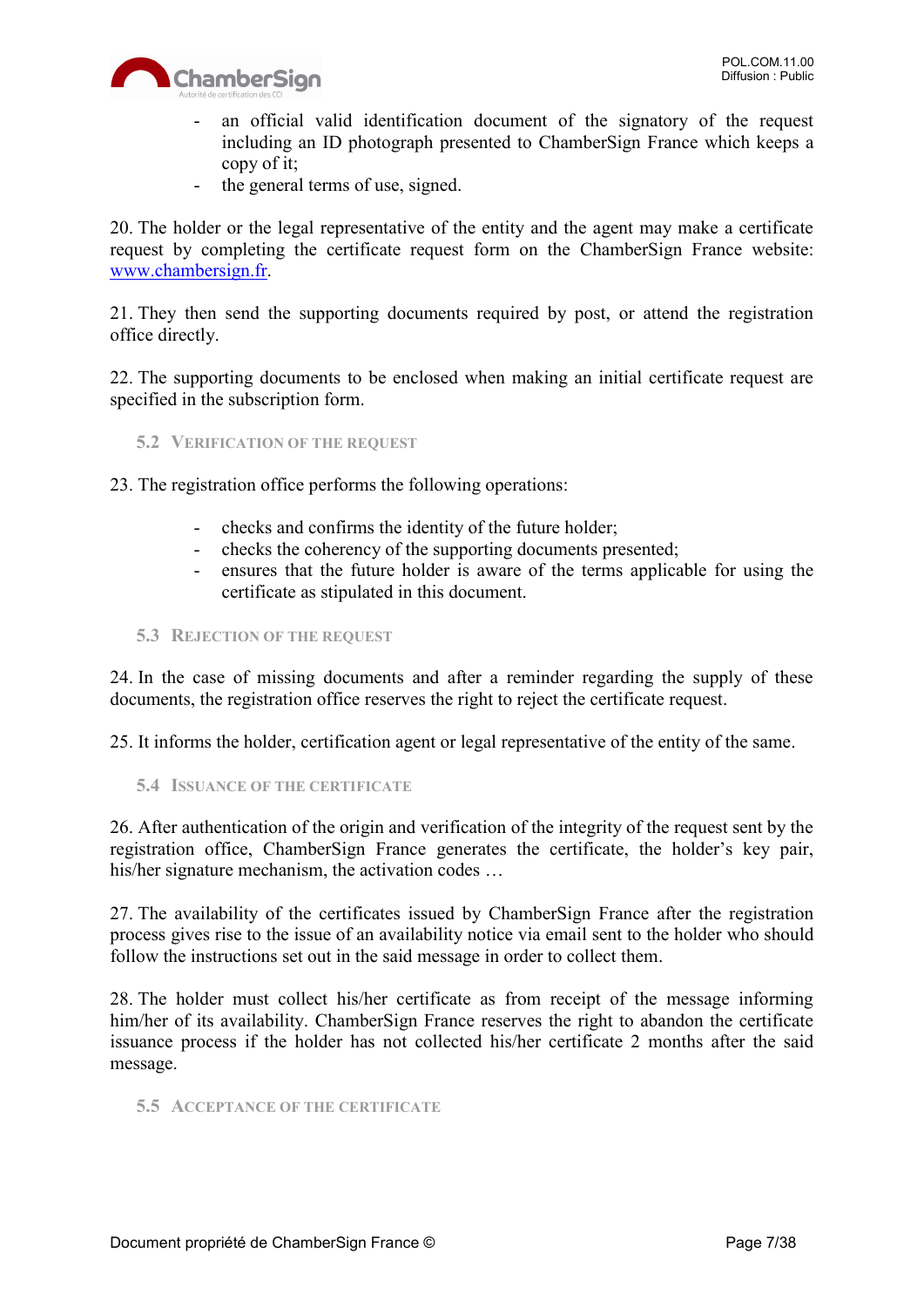

29. ChamberSign France is informed of the collection of each certificate. The holder must test his/her certificate by using the service provided for this purpose on the ChamberSign France website.

30. The holder is required to inform ChamberSign France of any inaccuracy or fault in the Certificate within seven business days following the collection of the Certificate, in order for the latter to be revoked and a new one provided.

31. The holder is deemed to have tested and accepted his/her certificate once a period of 2 months has passed after collection of the Certificate or if he/she has used his/her certificate.

<span id="page-7-0"></span>**5.6 ASSISTANCE**

32. In order to assist the holder, a telephone assistance or hot line is available on 08 92 23 02 52 (0.34 Euros incl. taxes per minute in Metropolitan France only) from 9a.m. to noon and from 2p.m. to 5p.m., on business days.

33. A tutorial and a FAQ section are available on the ChamberSign France website at the following address: [http://www.chambersign.fr.](http://www.chambersign.fr/)

<span id="page-7-1"></span>**5.7 RENEWAL**

34. The renewal of a certificate at the end of its validity period implies sending the supporting documents that are no longer valid or that have been amended, in accordance with the subscription form. All holders are informed by email of the upcoming expiry of their certificate. If the holder wishes to renew it, he/she makes a renewal request before the expiry date on the ChamberSign France website.

35. The renewal of a certificate only implies a change in validity dates but not in any of the other pieces of information which remain identical to the previous certificate.

36. The renewal of the certificate implies a renewal of the corresponding key pair.

<span id="page-7-2"></span>**5.8 AMENDMENT OF THE CERTIFICATE**

37. The amendment of a certificate corresponds to changes in information without changing the public key. ChamberSign France does not make any amendment to a certificate; in the case of a change in the information contained in the certificate, a new certificate request must be made, in accordance with the terms and conditions set out in paragraphs 68 and 88 of these general terms of use.

#### <span id="page-7-3"></span>**6. CONDITIONS FOR USING CERTIFICATES AND RESTRICTIONS**

38. The use of the holder's private key and of the certificate must remain strictly limited to electronic signature services.

39. The certificates must not be used for personal purposes.

#### <span id="page-7-4"></span>**7. CERTIFICATE VERIFICATION PROCEDURE**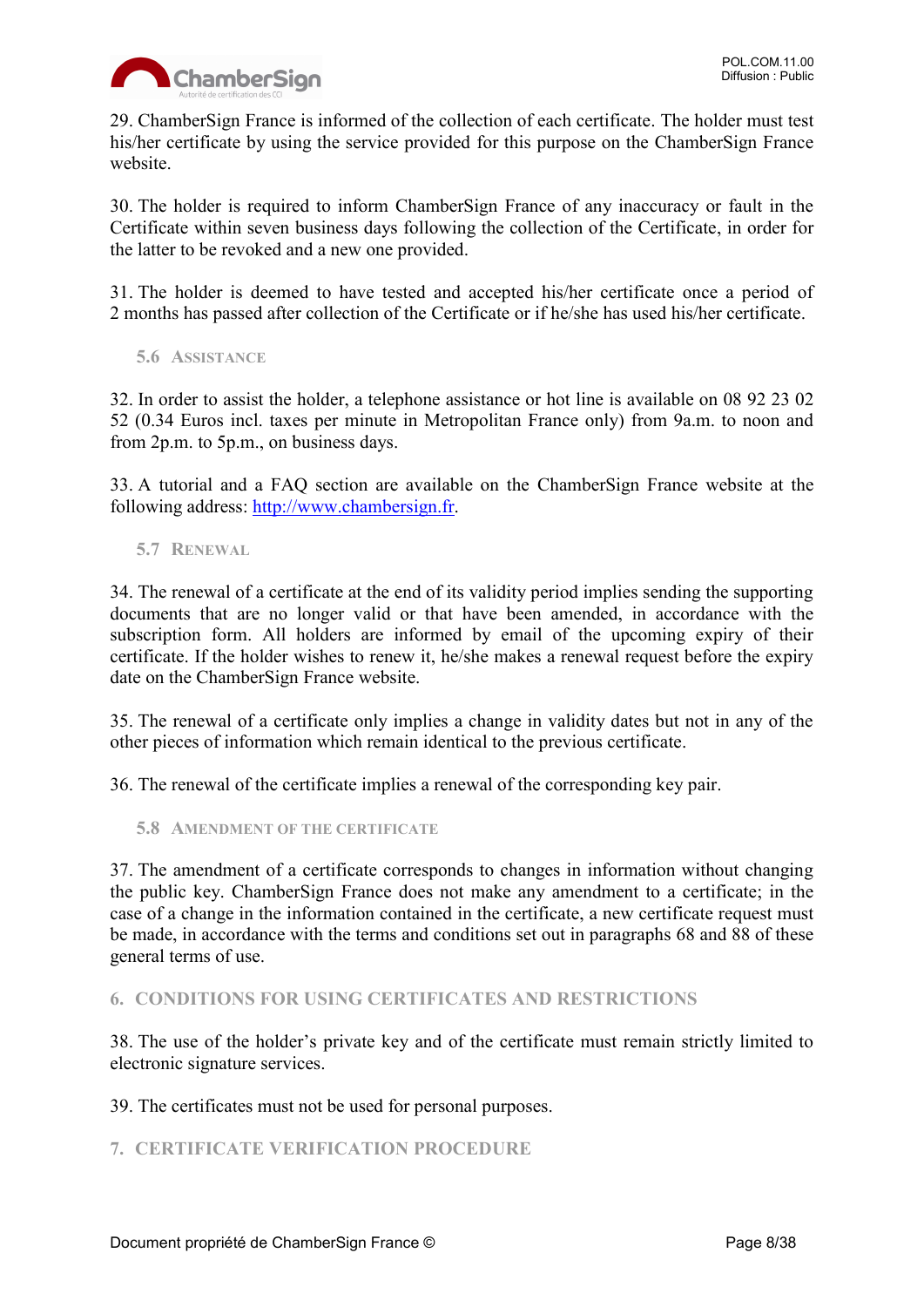

40. ChamberSign France undertakes to provide a consultancy service on its [www.chambersign.fr](http://www.chambersign.fr/) website enabling to check the validity of the certificates it has issued.

41. This service is available 24 hours a day.

42. The information made available by ChamberSign to the certificate user will enable the latter to check and validate the status of a certificate and of all of the corresponding certification chain, prior to its use, i.e. to check the signatures of the chain's certificates, as the signatures guarantee the origin and integrity of the CRL / LAR.

# <span id="page-8-0"></span>**8. REVOCATION OF THE CERTIFICATE**

43. The Certificate may be revoked at any time either by fax, or by registered letter with confirmation of receipt sent to the RO, or online from the following website: [www.chambersign.fr.](http://www.chambersign.fr/)

44. A certificate may be revoked in particular for the following reasons:

- amendment in information contained in the certificate:
- inaccurate information provided in the registration file;
- lack of payment of the price of the certificate by the legal representative or the holder;
- possible or proved compromise of the holder's private key;
- lack of respect by the holder of the rules for using the certificate;
- lack of respect by the holder and/or, where appropriate, the certification agent or the entity of ChamberSign France's CP obligations;
- performance of fraudulent operations;
- termination of the subscription;
- request for revocation of the certificate;
- departure, change in address, death of the holder;
- transfer or stoppage of activity of the holder's entity.

45. The revocation request may be made by the following persons:

- holder;
- certification agent;
- a legal representative of the entity;
- ChamberSign France.

46. When several certificates are stored on the same medium by the holder, the holder must revoke all of these certificates.

47. The revocation request may be made 24 hours a day on the ChamberSign France website.

48. The revocation request may undergo a verification procedure of the information regarding the person making the request and their authority in relation to the certificate.

49. The holder receives confirmation of this revocation, by email.

50. The holder acknowledges and accepts that any use of the certificate, after having become aware of the occurrence of any of the above-mentioned events, will be at his/her own risk,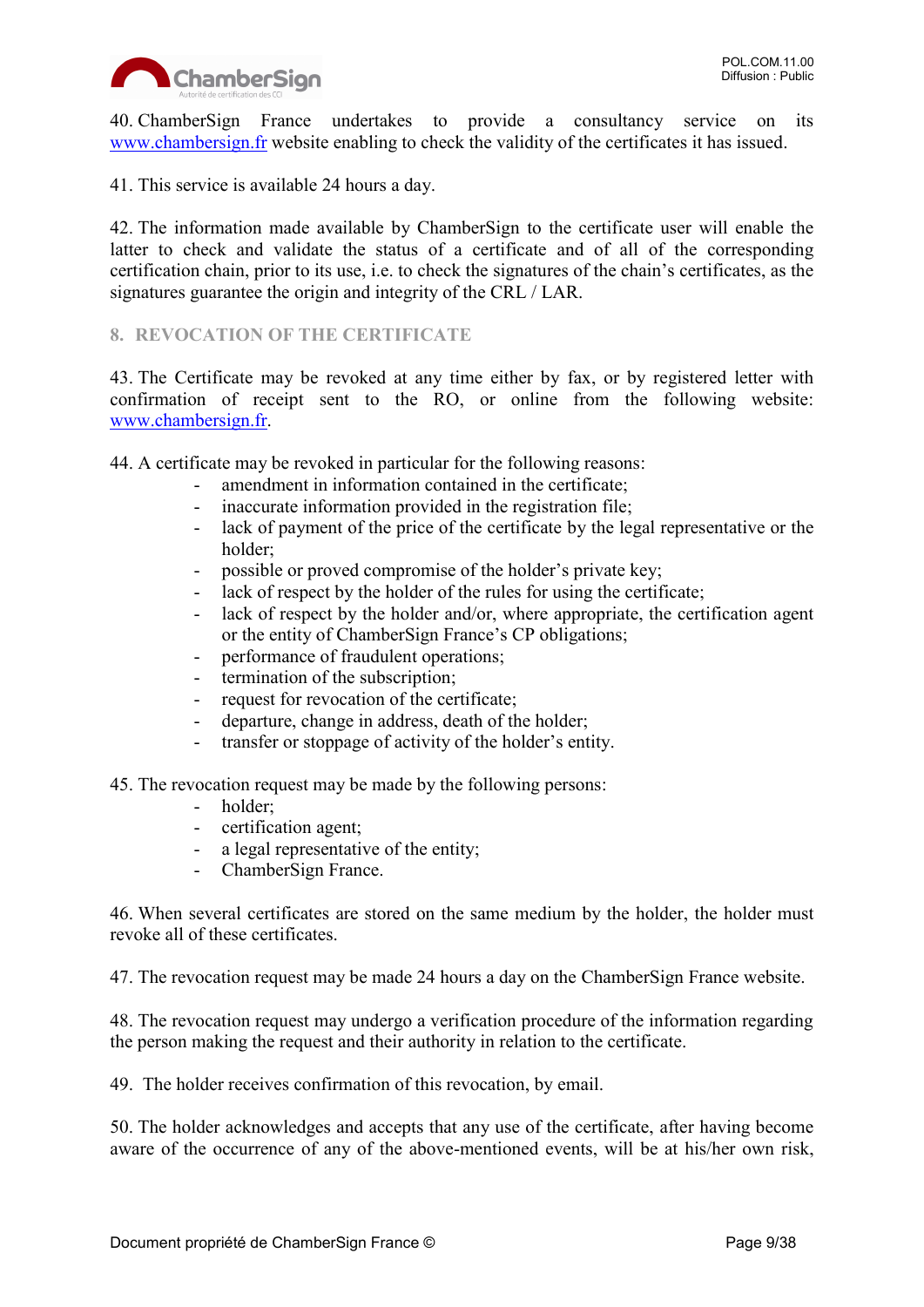

without prejudice to any legal action for liability that ChamberSign France reserves the right to instigate against the holder.

# <span id="page-9-0"></span>**9. CHAMBERSIGN'S OBLIGATIONS**

51. ChamberSign France allocates an OID to its CP which is included in the corresponding certificates that it undertakes to have evolved in the case of evolution in its CP.

52. ChamberSign France undertakes to perform the certification services in accordance with the terms and conditions and subject to the restrictions of these general terms of use.

53. ChamberSign France undertakes to show the users of its certificates that it has issued a certificate for a given holder and that this holder has accepted the certificate.

54. It undertakes to endeavour to create and issue certificates that contain information deemed as accurate.

55. For this, ChamberSign France undertakes to ensure that the certificate application file is complete, and that the documents provided apparently comply.

56. It undertakes to ensure that the electronic signature certificate is delivered to the holder within a period of 48 hours as from receipt of a full file by the registration office.

57. It undertakes to establish, by issuing a certificate, a link between the identity of a person and the information contained in the said certificate.

58. Should the legal representative use the services of an assignee, the Registration Office undertakes to inspect the assignee's identity and to check the existence of an authorisation signed between the legal representative and the assignee.

59. ChamberSign France takes all reasonable steps to ensure that the holders are aware of their rights and obligations regarding the use and management of the keys, the certificates and the equipment and software used for the purpose of the KMI.

60. ChamberSign France takes all necessary measures in order to cover its liability related to its operations and/or activities and possesses the financial stability and resources required for working in compliance with the CP.

61. ChamberSign France has a general obligation of surveillance as regards the security and integrity of the certificates issued by it or one of its components.

62. ChamberSign France undertakes to ensure the proper functioning of the certificates that it issues.

#### <span id="page-9-1"></span>**10. HOLDER'S OBLIGATIONS**

63. The holder undertakes to provide all useful, accurate and updated information for creating and managing the certificates throughout the whole term of the agreement.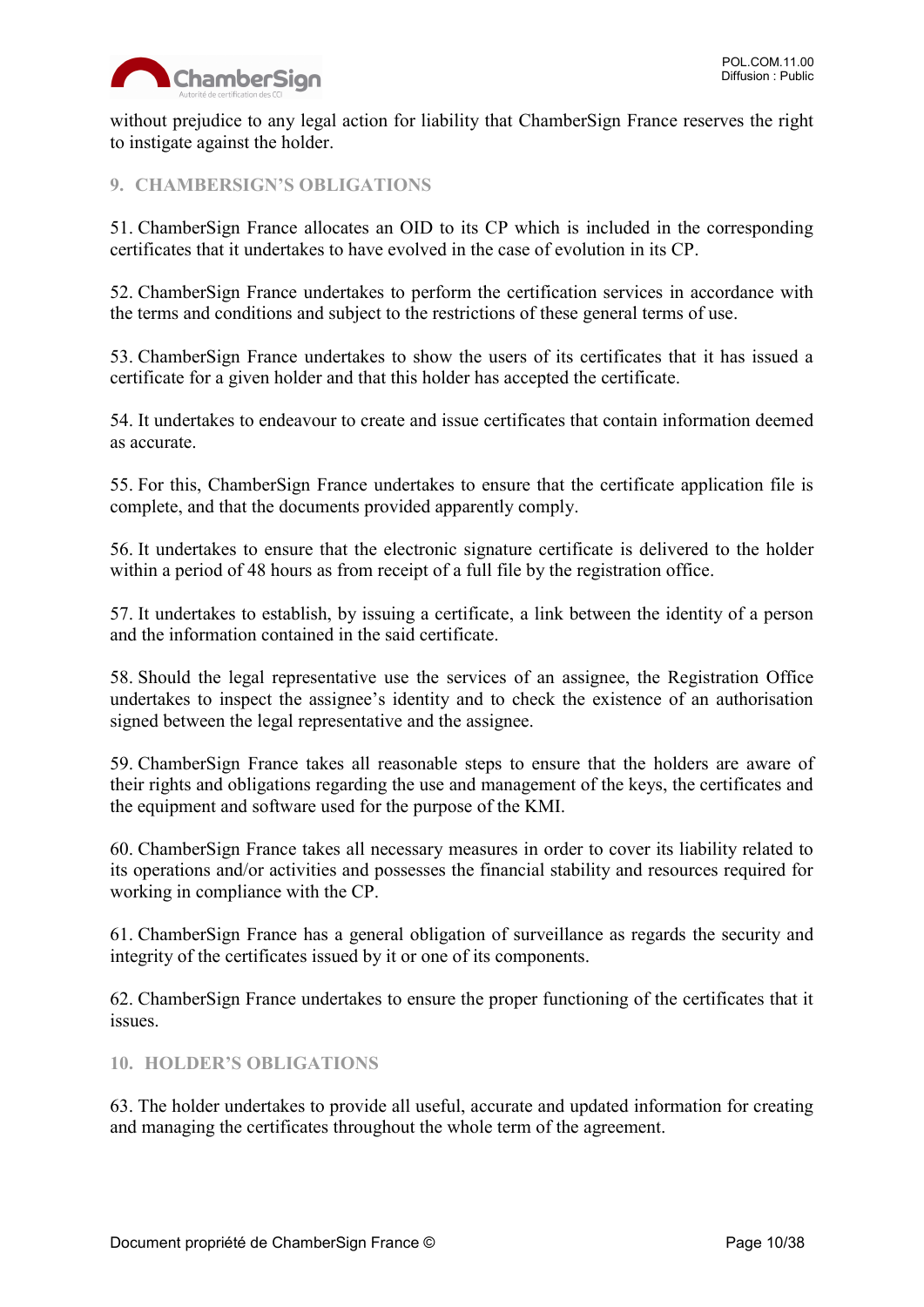

64. The holder vouches for the accuracy of the information provided and the comprehensiveness of the supporting documents required for the registration in accordance with the article entitled "Requests for certificates and renewal" of these general terms.

65. The holder acknowledges and accepts that the information provided in this respect is kept and used by ChamberSign France in order to manage the certificates in accordance with the conditions stipulated by law and in particular those regarding the protection of personal data.

66. The holder informs ChamberSign France of any amendment regarding the information contained in his/her certificate.

67. ChamberSign France reserves the possibility to perform random checks regarding the accuracy of the information contained in the certificate.

68. Amendments regarding the information contained in the certificate must be sent by letter with the supporting documents required to the related RO, within a period of 30 days as from their occurrence. Otherwise, ChamberSign France reserves the right, once the period has passed, to revoke the Certificate (or terminate the general terms of use).

69. The holder acknowledges that he/she has been informed of the conditions of installing the certificates of ChamberSign France. In particular, the certificate is the subject of a tutorial available on the ChamberSign France website.

70. The holder chooses equipment and software providing security in keeping with his/her needs for the installation and protection of the certificates and physical media. He/She chooses a cryptographic media (equipment or software), providing conform to the corresponding requirements from the RGS (particularly, requirements of Appendix III from RGS signature standard CP).

71. The holder undertakes to respect the authorised uses of the key pairs and certificates.

72. The holder protects his/her private key by means that are adapted to his/her surroundings.

73. The holder protects his/her activation data and, where appropriate, implements it.

74. The holder protects the access to his/her certificates base. In the case of certificate as software, the holder must protect it with a strong password, that's mean a password containing at least 8 characters with capital letters, numbers and special characters and to protect this password. The holder must do a back-up of his software certificate in order to assure the good working in case of breakdown or of computer hardware change. The back-up must be kept by the holder in a safety place.

75. The holder respects the conditions of using his/her private key and the corresponding certificate.

76. The holder must make a revocation request, immediately, of his/her certificate, sent to the Registration Office or made on the [www.chambersign.fr](http://www.chambersign.fr/) website, in the case of compromise or suspected compromise of his/her private key (or the activation data).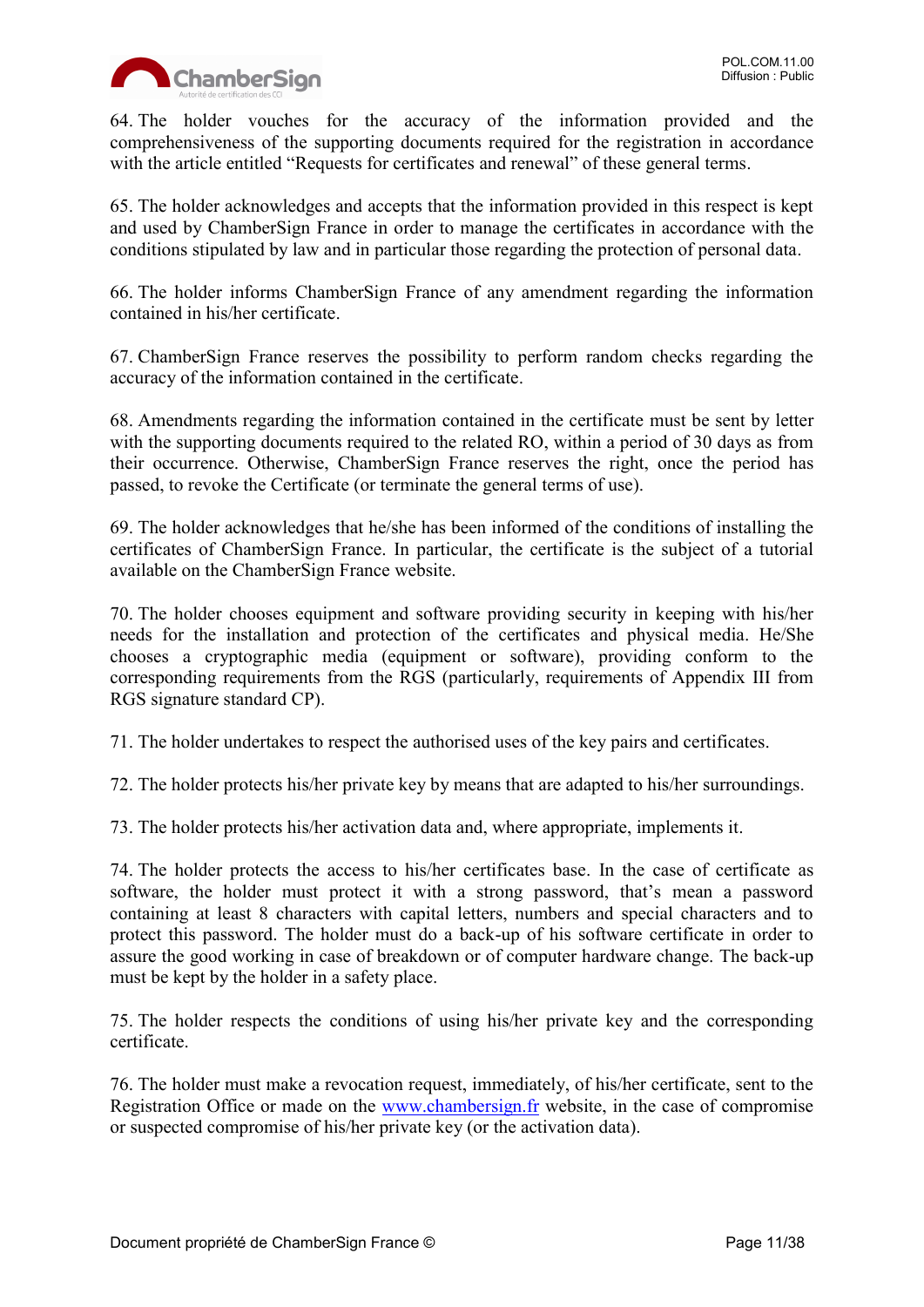

77. The holder undertakes not to deliver the certificate attributed to him/her or the protection codes of this certificate.

78. The holder is informed that the personal identity information may be used as elements of authentication during the revocation request.

<span id="page-11-0"></span>**11. OBLIGATIONS OF CERTIFICATE USERS**

79. The certificate users undertake to respect these general terms.

80. The certificate users check and respect the purpose for which a certificate has been issued.

81. The certificate users check that the certificate issued by ChamberSign France is referenced at the security level and for the level of trust required by the application.

82. When the holder is not the legal representative of the entity, the user is responsible for checking that the holder, on the date of signature, has the necessary powers for binding the entity for the deed in question.

83. For each of the certificates of the certification chain, from the holder's certificate to the root certification authority, the users check the status of the certificate and in particular the digital signature of ChamberSign France, issuer of the certificate in question, and inspect the validity of this certificate.

84. The certificate users check and respect the obligations of the certificate users set forth in the applicable CP.

# <span id="page-11-1"></span>**12. LEGAL REPRESENTATIVE'S OBLIGATIONS**

85. The legal representative undertakes to respect these general terms.

86. The legal representative is responsible for managing the certificates issued to its employees or agents in relation to the subscription agreement, and undertakes to ensure that all holders of certificates issued in relation to this subscription agreement respect the related obligations and that no fraud or error is committed. In this respect, the legal representative ensures in particular that the holder:

- does not use the certificates for personal purposes;
- communicates the information required for the creation of the certificate and any amendments throughout the whole term of the subscription agreement;
- respects the revocation procedure described in the article entitled "Revocation":
- keeps the confidential data secret and secure.

87. The legal representative undertakes to provide all useful, accurate and updated information for the creation and management of the certificates throughout the whole term of the agreement.

88. The amendments regarding the information contained in the certificate must be sent by letter with the required supporting documents to the related RO, within a period of 30 days as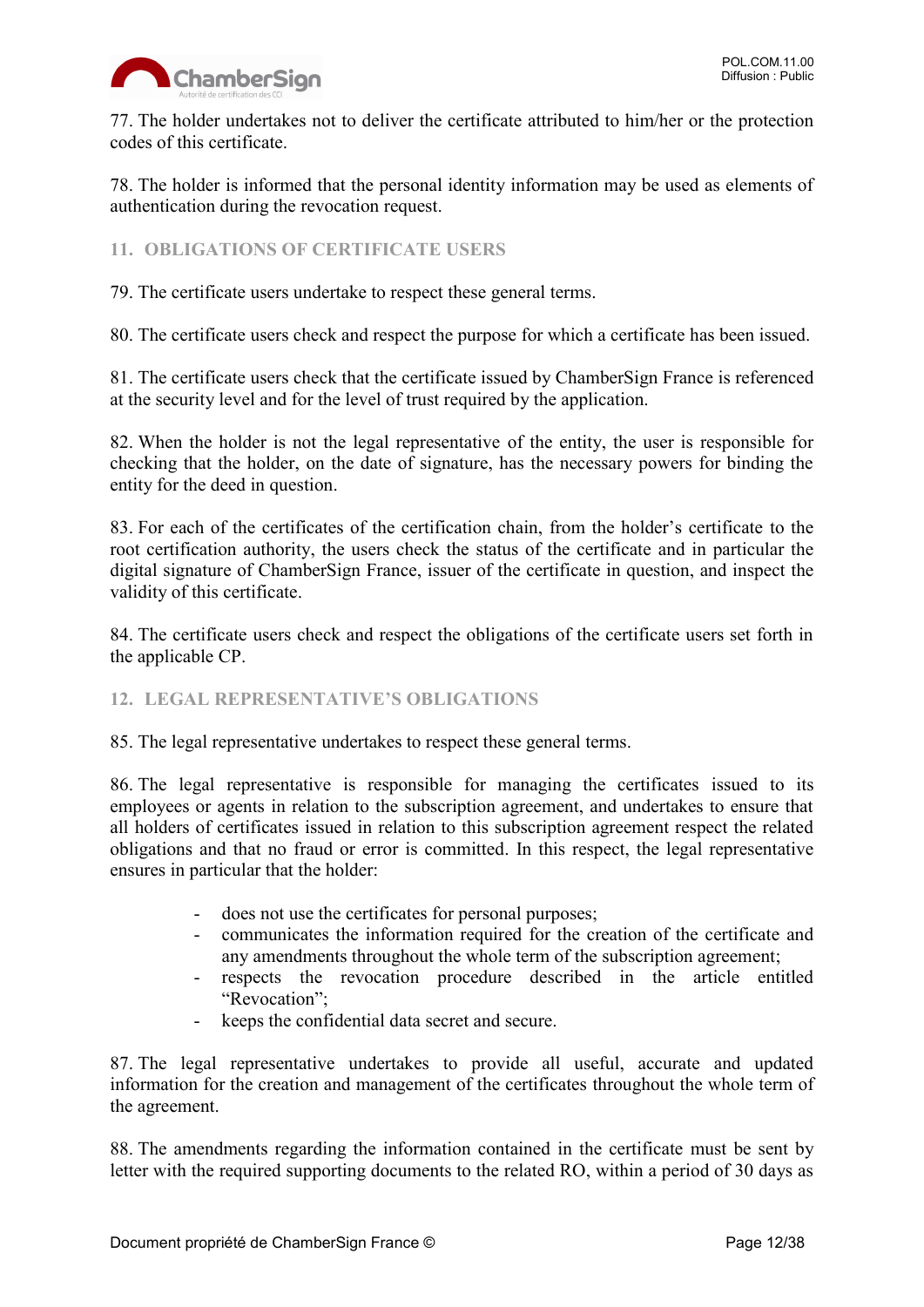

from their occurrence. Otherwise, ChamberSign France reserves the right, once this period passed, to revoke the Certificate (or terminate the subscription agreement).

89. The legal representative guarantees the accuracy of the information provided and the comprehensiveness of the necessary supporting documents for the registration in accordance with the article entitled "Requests for certificates and Renewal" of these general terms of use.

90. The legal representative acknowledges and accepts that the information provided in this respect be kept and used by ChamberSign France in order to manage the certificates in accordance with the conditions set out by law and in particular those regarding the protection of personal data.

91. The legal representative acknowledges that it has been informed of the conditions of installing the ChamberSign France certificates. In particular, the certificate is the subject of a tutorial available on the ChamberSign France website.

92. The legal representative chooses the equipment and software providing security in keeping with their needs for the installation and protection of the certificates and physical media respecting the corresponding requirements from the RGS (particularly, requirements of Appendix III from RGS signature standard CP).

# <span id="page-12-0"></span>**13. PRICE**

93. The price of the signature certification service is assessed in accordance with the pricing conditions issued by ChamberSign France.

- 94. The following settlement means are accepted:
	- \* Cash card;
	- \* Bank transfer;
	- \* Cheque.

95. No discount is granted in the case of early settlement.

- 96. ChamberSign France reserves the right to re-invoice bank fees to the holder should the latter issue a bad cheque, along with any costs incurred due to a payment error by the holder.
- 97. The price of the certificate at the time of the expedition of documentary evidence or, at the latest, at the time of the validation of the file.
- 98. In the case of lack of settlement within the required period, an indemnity shall be owed, in accordance with law no. 2001-420, calculated on the basis of the rate applied by the European Central Bank to its most recent refinancing operation, increased by 10 percentage points.
- 99. These penalties will be applicable as from the day following the date stipulated for the settlement of the invoice and shall be payable without any reminder being required.
- 100.In the case of lack of settlement, ChamberSign France reserves the right to revoke the certificate without entitling any party to compensation or replacements.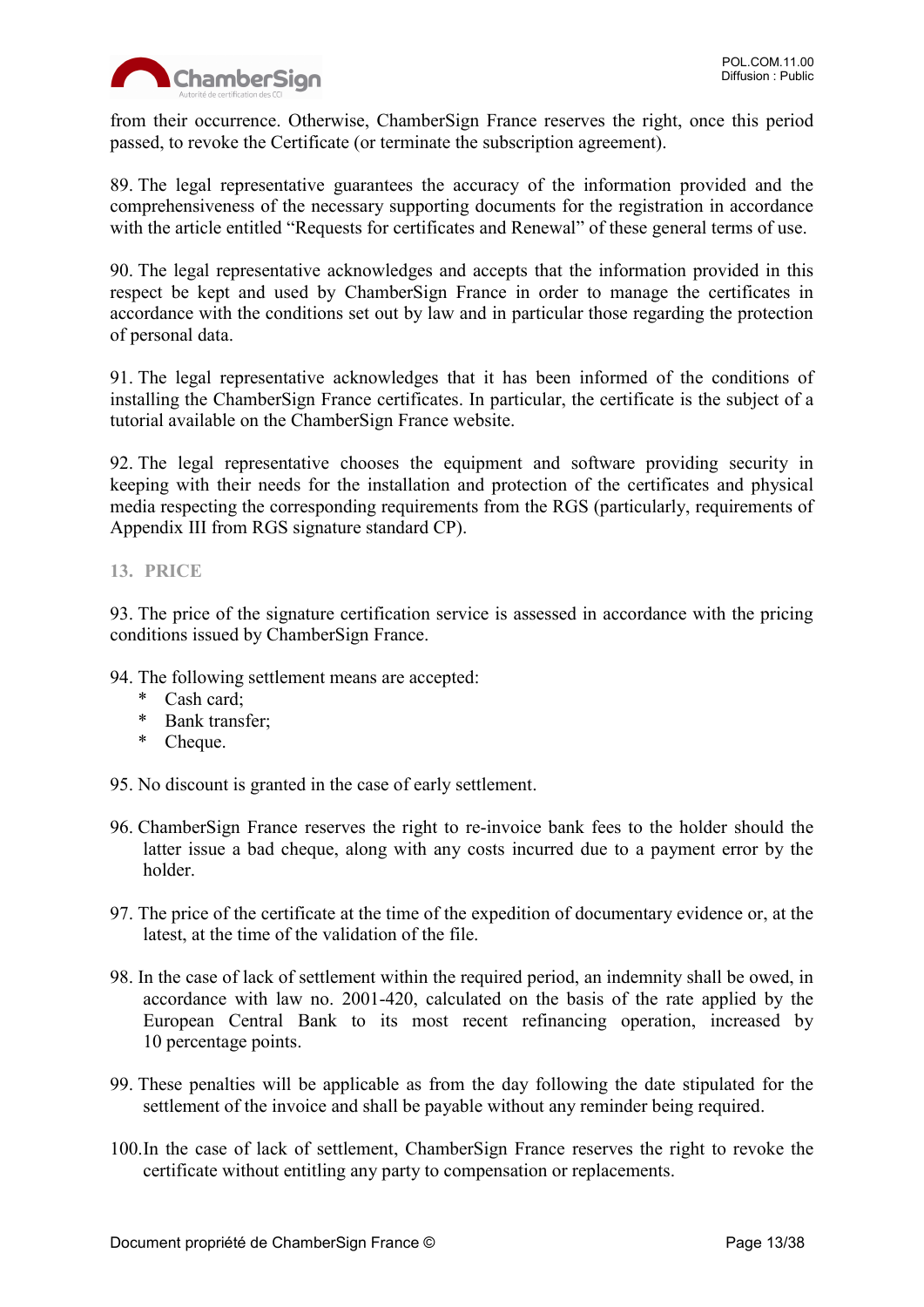

#### <span id="page-13-0"></span>**14. GUARANTEES AND EXCLUSIONS**

- <span id="page-13-1"></span>**14.1 GUARANTEES**
- 101.ChamberSign France guarantees and maintains the coherency of its CPS with its CP.
- 102.ChamberSign France undertakes to protect and guarantee the integrity and confidentiality of its secret and/or private keys.
- 103.ChamberSign France guarantees the security of the keys that it provides.

#### <span id="page-13-2"></span>**14.2 EXCLUSIONS**

104.ChamberSign France does not, under any circumstances, guarantee the content of the messages signed by using its certificate, and only the holder is liable in relation to third parties for the content of its messages sent.

#### <span id="page-13-3"></span>**15. LIABILITY**

- 105.ChamberSign France is liable for the compliance of its certification policy with the requirements issued by the Standard-CP.
- 106.ChamberSign France bears the cost of any damaging consequences as a result of failure by it or one of its components to respect its CP.
- 107.In addition, ChamberSign France acknowledges that its liability is incurred in the case of fault or negligence, by itself or one of its components, of any kind and seriousness whatsoever, which may lead to holders' personal data being read, altered or misused for fraudulent purposes, whether this data is contained or in transit in the ChamberSign France certificate management applications.
- 108.It is responsible for maintaining the level of security of the technical infrastructure that it uses for providing its services.
- 109.Any amendment leading to an impact on the level of security provided must be approved by the CA's high-level ruling bodies.
- 110.Only the relevant information of the CP implemented by the CA is shown in the general terms of use.
- 111.ChamberSign France may not be held liable for the prejudice caused by a use of the certificate that exceeds the limits of the authorised use.
- 112.ChamberSign France's liability may not be incurred in the case of inaccurate information due to false declarations, false documents or the absence of information on amendments occurring in the situation of the holder, the legal representative, or the certification agent upon creating the certificate or during its validity period, whether such false declaration, false document or omission is intentional or not.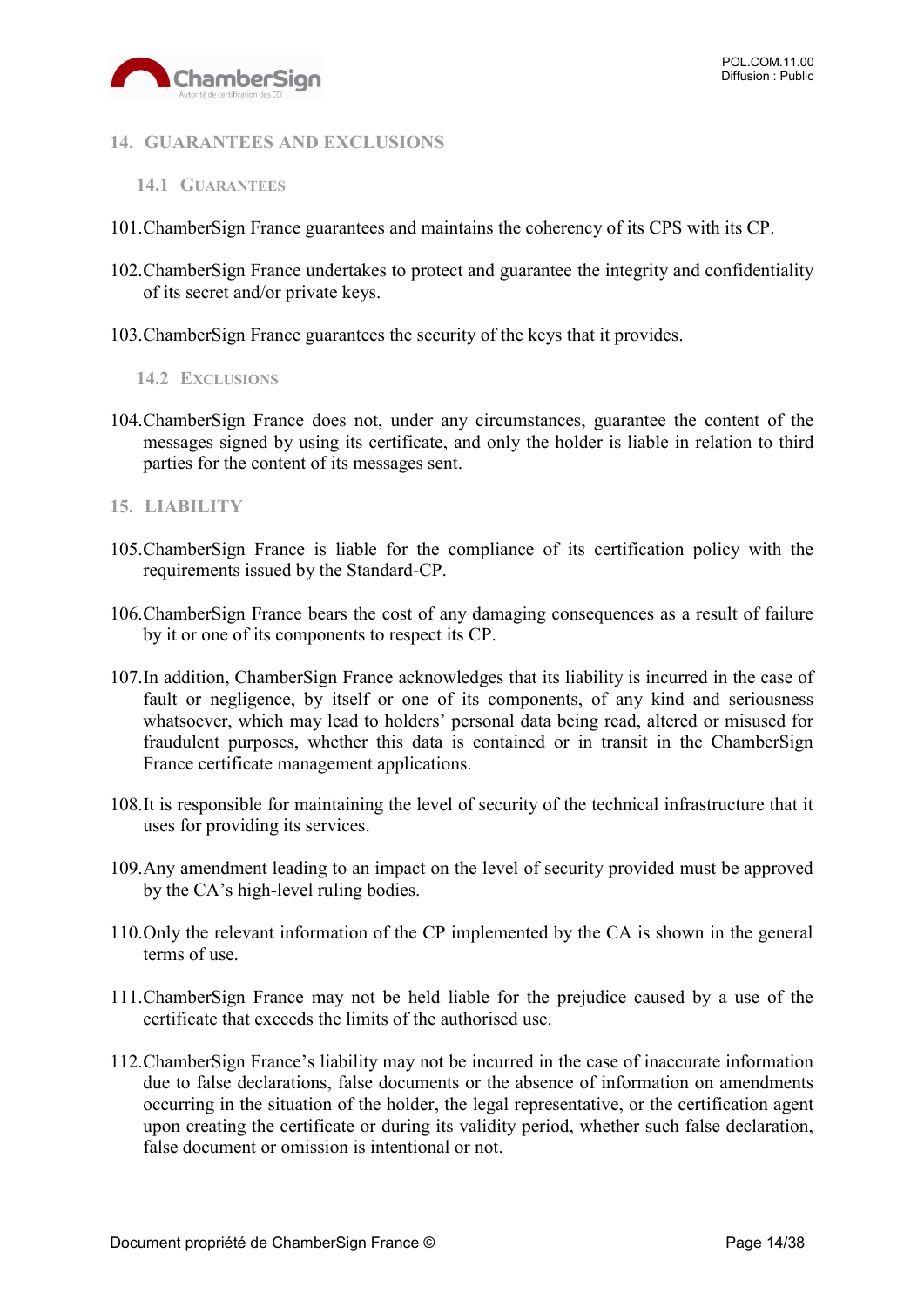

- 113.ChamberSign France does not make any commitment, or take on any liability as regards the consequences of delays in transmission, alteration, errors or losses of any electronic message, letter or document signed.
- 114.Without prejudice to the article entitled "Insurance", ChamberSign France may not, under any circumstances, be held liable for any consequential damage such as, for example, any financial or commercial prejudice, or loss of profits or business, caused by or resulting from the subscription or related to the use of the certificates issued by ChamberSign France.
- 115.It does not take on any commitment or liability regarding the use of a certificate by the holder, the certification agent, the legal representative or the certificate user that does not comply with these General Terms, in particular as regards the inspection procedures on the validity of the certificate during a transaction.
- 116.Furthermore, ChamberSign France may not be held liable for phenomena related to the normal wear and tear of computing media, and in particular the deterioration of the information held on the said media due to the influence of magnetic fields.
- 117.ChamberSign France may not be held liable for damage related in particular to an interruption or fault in the services and applications of the certificate user.
- 118.ChamberSign France may not be liable for dysfunction of the equipment choose by the holder.
- 119.ChamberSign France may not be held liable for the use of the private key of the holder, who has personal liability for it. Any damage related to the compromise of the private key is borne by the legal representative.
- 120.ChamberSign France may not be held liable for any illegal use of the certificate when the legal representative, certification agent or holder have not made a revocation request in accordance with these general terms.
- <span id="page-14-0"></span>**16. INSURANCE**
- 121.ChamberSign France has taken out an insurance policy from Gras Savoye covering the consequences of its professional civil third-party liability, for all physical, material and consequential damage resulting from its activity.
- 122.According to the terms of the insurance policy taken out by ChamberSign France, the holder may not benefit from the replacement of a lost or stolen Certificate.

#### <span id="page-14-1"></span>**17. CONFIDENTIALITY**

- 123.In relation to these general terms, all of the information is confidential and covers all information and all data provided by the parties, in writing or verbally.
- 124.The parties undertake to: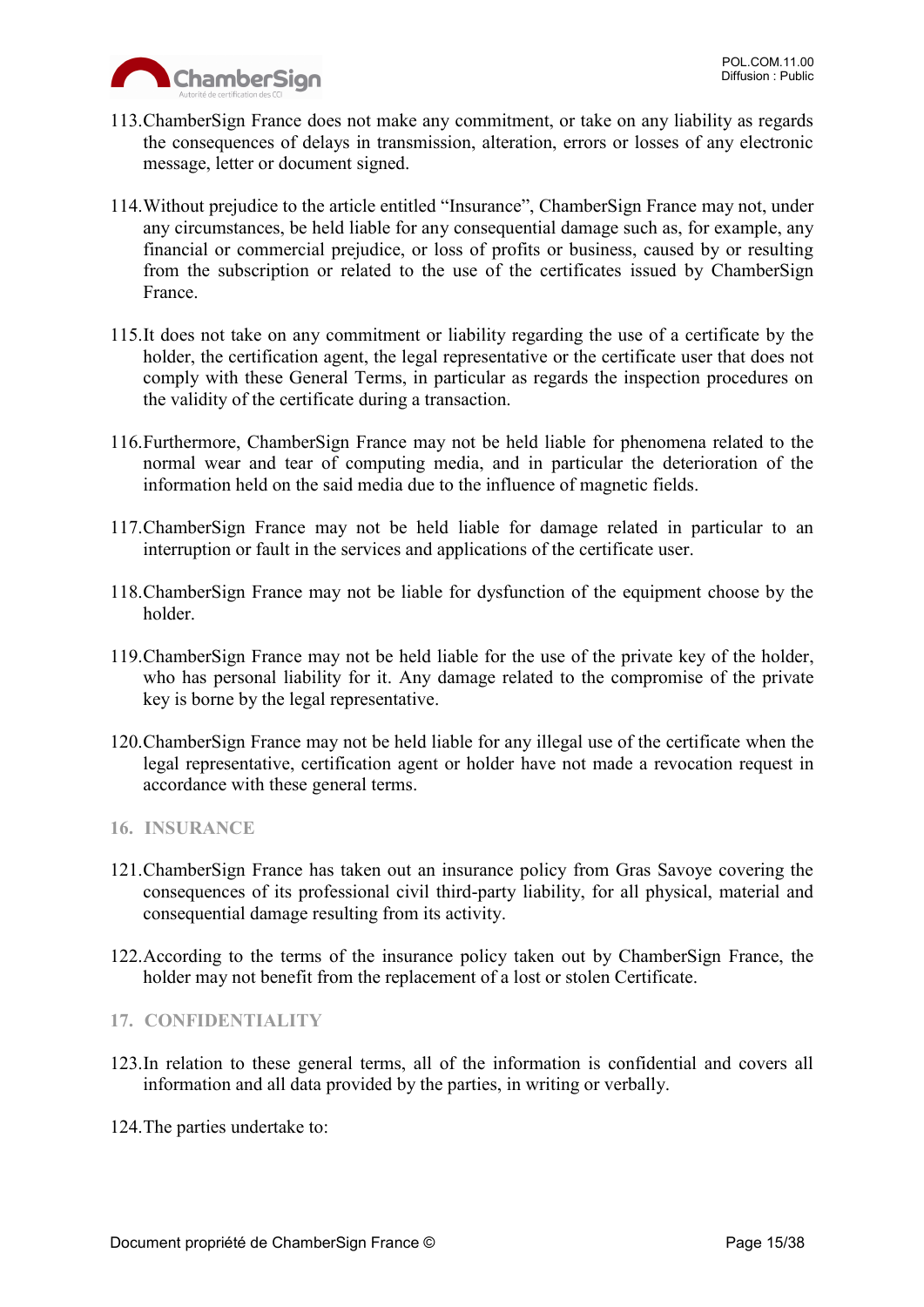

- treat the confidential information with the same level of protection as they apply to their own confidential information of the same importance;
- keep the information confidential and ensure that it is not revealed or likely to be revealed either directly or indirectly to any third party;
- avoid the confidential information being either copied, reproduced, duplicated, in part or in whole, when such copies, reproductions or duplications are not directly related to the performance of these general terms.

# <span id="page-15-0"></span>**18. INTELLECTUAL PROPERTY**

125.The parties declare and guarantee that they have free disposal of the trademarks, names, corporate names and other distinctive signs to be used in relation to these general terms.

#### <span id="page-15-1"></span>**19. PERSONAL DATA**

- 126.The personal data collated by ChamberSign France for the purpose of issuing and keeping the certificates may be directly collated from the person in question or indirectly from the legal representative or certification agent and will only be processed for the purpose for which they have been collated.
- 127.ChamberSign France represents and warrants that the collection of personal data in relation to these general terms and the processing for which it is responsible is performed in accordance with the terms of law no. 78-17 of  $6<sup>th</sup>$  January 1978 regarding IT, files and freedom.
- 128.In particular, ChamberSign France deals personally with the observation in relation to the persons involved in the collation and processing of personal data of the information specified in article 32 of the law of  $6<sup>th</sup>$  January 1978.
- 129.ChamberSign France ensures the confidentiality and security of the data collated in relation to these general terms.
- 130.However, this data may be provided to the technical operator of ChamberSign France, which respects the same confidentiality policy as ChamberSign France.
- 131.The legal representative, the certification agent and the holder may write to ChamberSign France, at the following address: ChamberSign France - 46 avenue de la Grande Armée - 75 017 Paris, in order to use their rights to access, question, oppose for legitimate grounds, and rectify the information about them and being processed by ChamberSign France, in accordance with the conditions set out by the law of  $6<sup>th</sup>$  January 1978.
- 132.The legal representative, the certification agent and the holder have the possibility of opposing, without cost and without grounds, the fact that the data about them is used for customer canvassing purposes, in particular for commercial canvassing.

#### <span id="page-15-2"></span>**20. TERMINATION OF THE SUBSCRIPTION**

133.The legal representative, certification agent or holder may terminate the subscription at any time, without reason.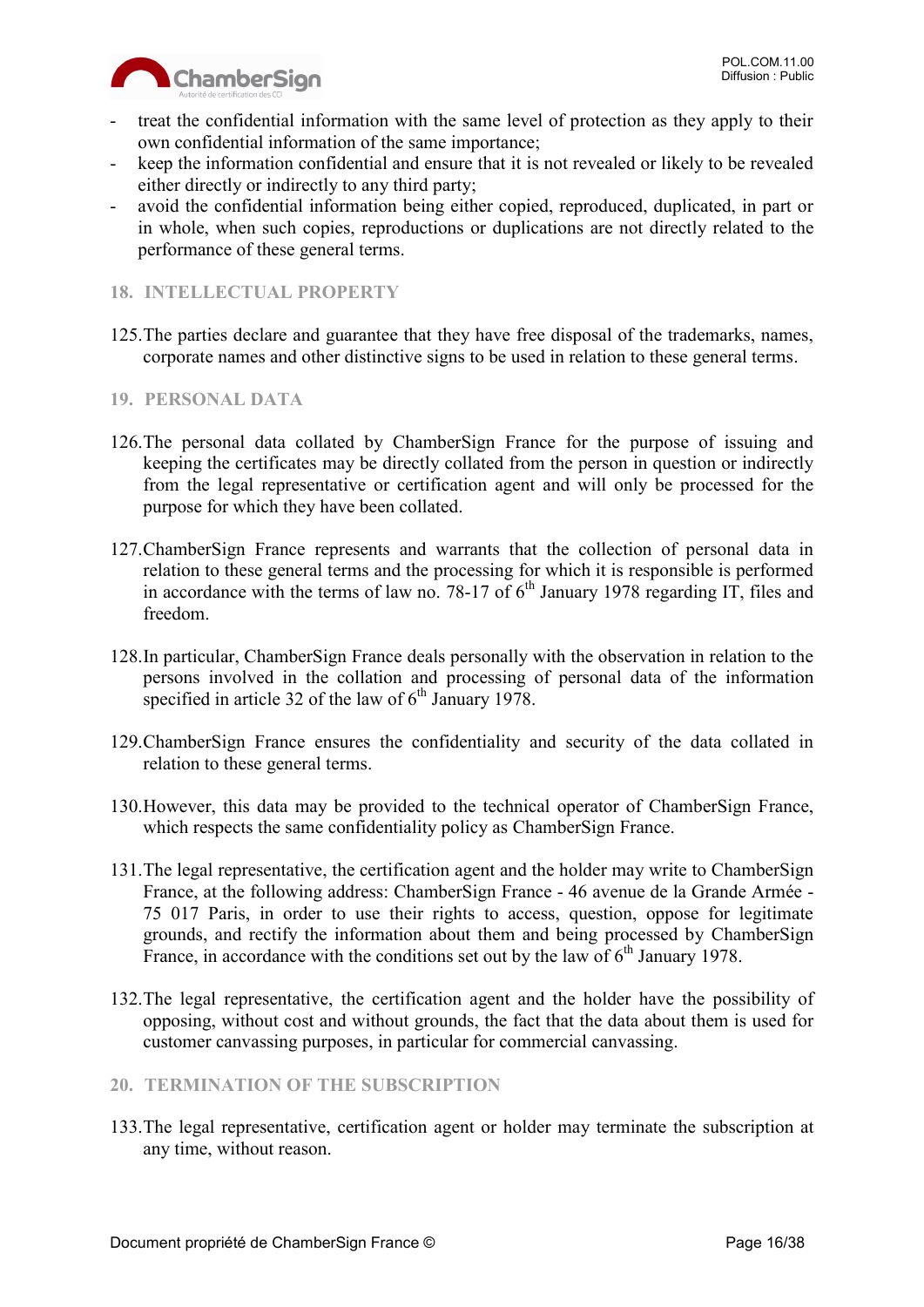

- 134.In this case, the latter may not claim the reimbursement of the amounts already paid in relation to the subscription for ChamberSign France's certification service.
- 135.ChamberSign France may terminate the subscription in advance if the legal representative, certification agent or holder do not respect the contractual obligations incumbent upon them, after formal notice sent by registered letter with confirmation of receipt, remaining unanswered after 30 days.

136.The subscription is terminated automatically:

- in the case of expiry of all of the certificates that have not been renewed;
- in the case of revocation of the certificates:
- in the case of lack of payment of the price of the subscription.

If, after revocation, ChamberSign France receives a new certificate request from the same person, a new file shall be created and the General Terms of Use should be signed again.

137.In the case of termination occurring before the end of the validity period related to the certificate, for reasons not attributable to ChamberSign France, the price paid by the legal representative or by the holder shall remain acquired by ChamberSign France.

#### <span id="page-16-0"></span>**21. GOOD FAITH**

138.The parties agree to perform their obligations in complete good faith.

#### <span id="page-16-1"></span>**22. CONSERVATION**

- 139.ChamberSign France shall keep the documents regarding the proof of the holders' identification inspection for the periods stipulated in the certification policy.
- 140. The logbooks shall be kept on site for a period of 30 days.

141. After being generated, they shall be archived quickly and at the latest within a period of one day, and for five years.

- 142.The registration files are archived for a period of 5 years.
- 143.The certificates of ChamberSign France and of the holders, and the CRLs issued by ChamberSign France are archived for a period of 5 years.
- 144.As regards the documents which are archived for more than 5 years, the holder is responsible for guaranteeing the archiving of the certificate for the purpose of checking the validity of the signature.
- 145.The accepted certificate application files are archived for a period required for the purpose of supplying proof of the certification as stipulated by legal procedures, in accordance with applicable law.

#### <span id="page-16-2"></span>**23. NULLITY**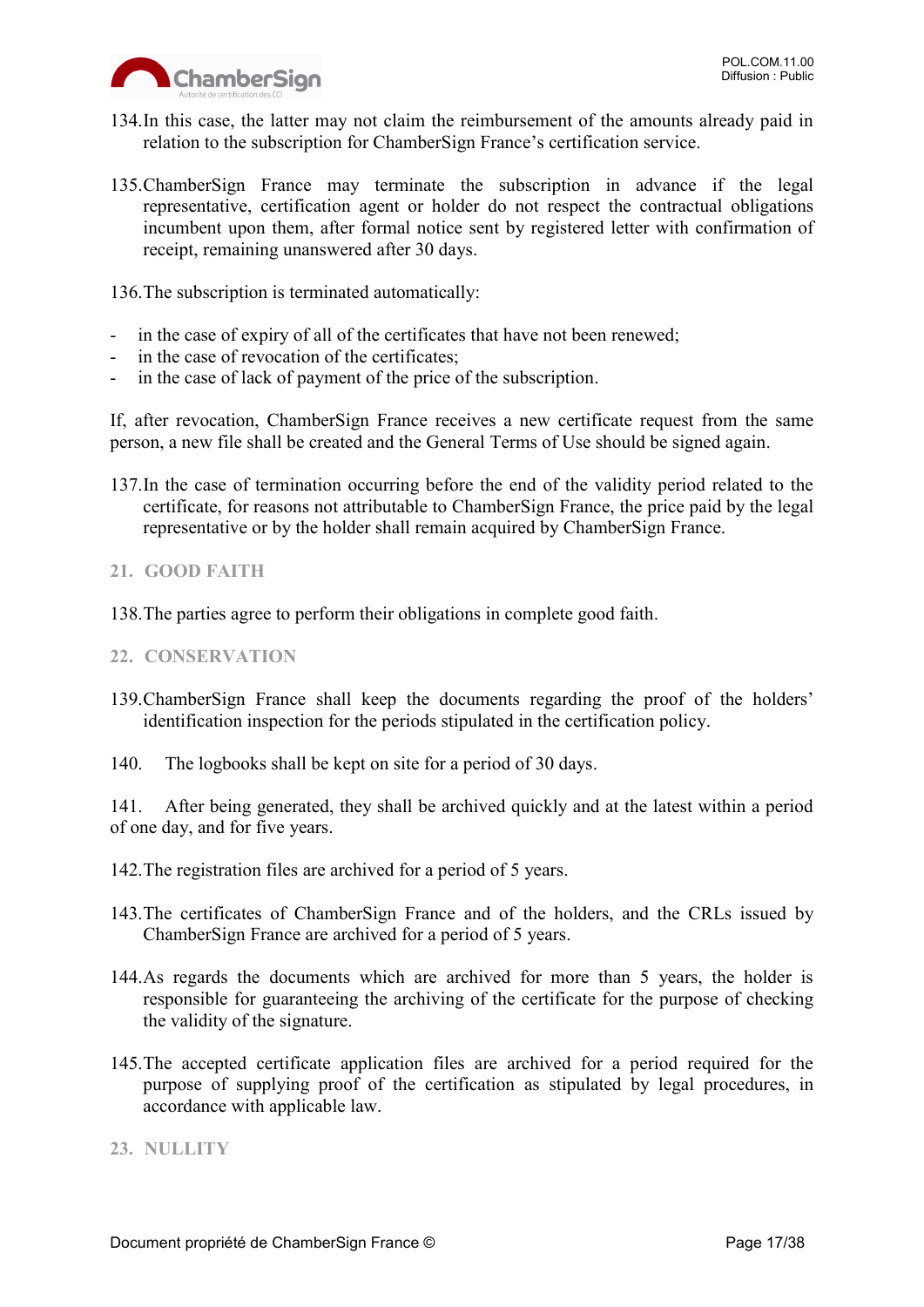

146.Should one or several clauses of these general terms be deemed as null and void or declared as such by a law, regulation or further to a final ruling from a jurisdiction, the other clauses shall maintain their full validity except in the case of characteristics that are inseparable from the disputed clause.

#### <span id="page-17-0"></span>**24. ENTIRE AGREEMENT**

- 147.The parties acknowledge that the general terms, subscription form, pricing list and certification policy of ChamberSign France and any contractual document regarding the issuance and management of the certificates constitute the whole of the agreement.
- 148.In the case of contradiction, these terms shall prevail over any other document constituting the previously-defined contractual whole.
- 149.These documents may only be amended by written rider or exchanges of correspondence dated and signed by both parties.
- <span id="page-17-1"></span>**25. LANGUAGE – BINDING VERSION**
- 150.The present general terms are translated in the English language for information purposes only. The original and binding version of the general terms shall be in the French language. In the event of any discrepancy between the French and any other version in connection with the interpretation and construction hereof, the French version shall prevail.
- <span id="page-17-2"></span>**26. DISPUTE SETTLEMENT – JURISDICTION – APPLICABLE LAW**
- 151.In the case of difficulty in interpreting and performing the terms of the contractual documents or of one of their riders, the parties decide to submit this difficulty to an outof-court procedure and/or if necessary, use the services of an appraiser.
- 152.Otherwise, cases will be referred exclusively to the judicial courts.
- 153.These general terms are governed by French law.
- 154.The same applies for the form and content rules, notwithstanding the places of performance of the substantial or ancillary obligations.
- 155.The French laws and standards applicable to electronic signature certificates are in particular:
	- Law no. 78-17 of  $6<sup>th</sup>$  January 1978 related to IT, files and freedom;
	- Order no. 2005-1516 of 08 12 2005 regarding electronic exchanges between users and the administrative authorities and between the administrative authorities;
	- Decree related to Order no. 2005-1516 of 08 12 2005;
	- RGS Signature Standard Certification Policy;
	- ETSI TS 102 042 VI. 3.4 (December 2007).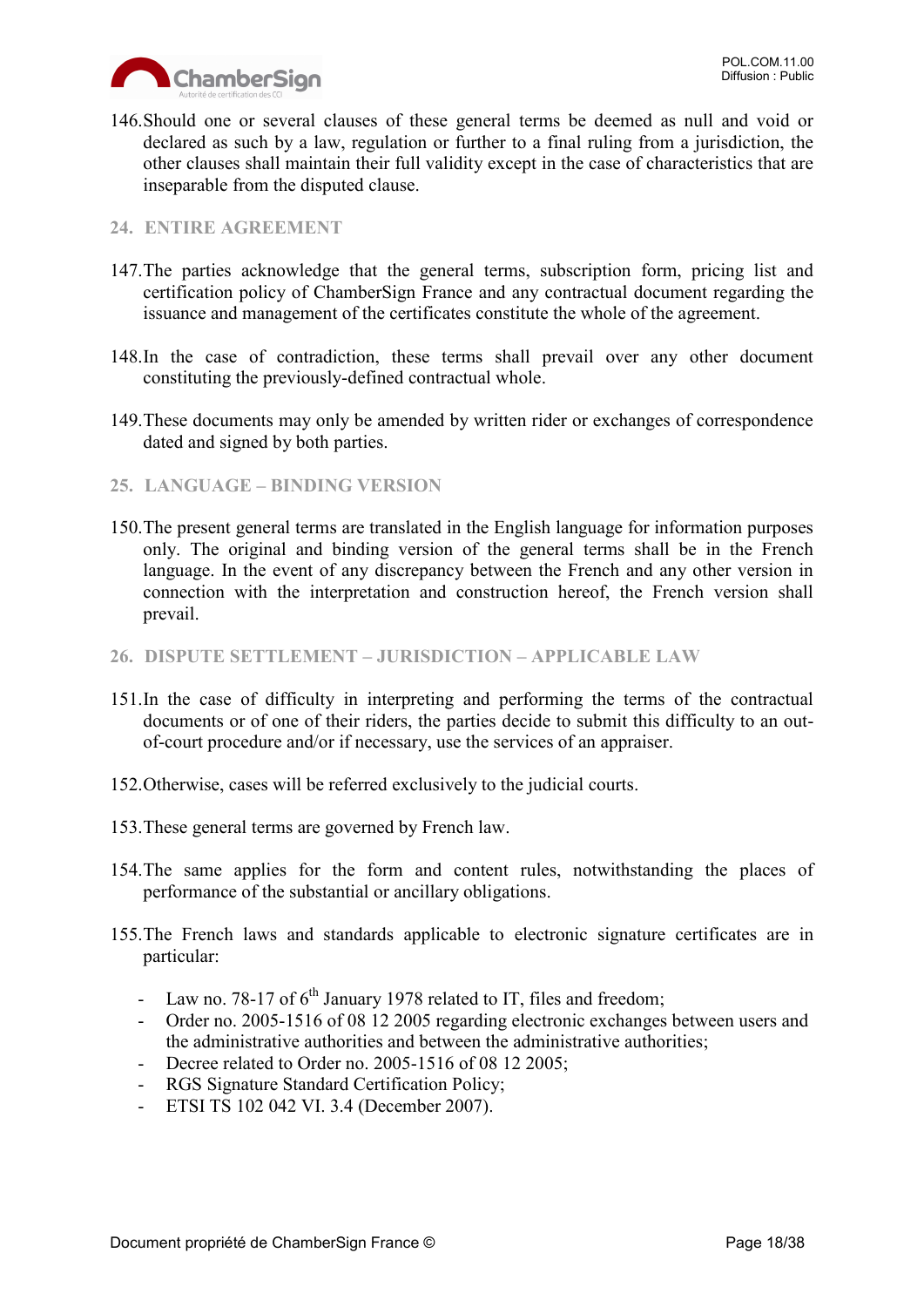

 $\overline{\phantom{a}}$ 

| <b>Conditions Générales d'Utilisation</b><br>Initio signature *<br><b>AC ChamberSign France</b><br><b>ChamberSign France</b><br><b>ChamberSign</b><br>Autorité de certification des C |                                                                                                                                                                                                                                                                                                                  |  |
|---------------------------------------------------------------------------------------------------------------------------------------------------------------------------------------|------------------------------------------------------------------------------------------------------------------------------------------------------------------------------------------------------------------------------------------------------------------------------------------------------------------|--|
| Objet du document :                                                                                                                                                                   | document est<br>lié<br>à<br>Ce<br>la<br>hiérarchie d'autorités<br>de<br>certification ChamberSign France<br>« AC CHAMBERSIGN FRANCE ».<br>Il a pour objet de définir<br>le le<br>contenu et les modalités<br>d'application<br>des services<br>de<br>certification<br>fournis<br>par<br><b>ChamberSign France</b> |  |
| <b>Version</b>                                                                                                                                                                        | 00                                                                                                                                                                                                                                                                                                               |  |
| Date de diffusion                                                                                                                                                                     | 05/11/2012                                                                                                                                                                                                                                                                                                       |  |
| Type de diffusion                                                                                                                                                                     | Public                                                                                                                                                                                                                                                                                                           |  |

# **VERSION ORIGINALE FRANCAISE**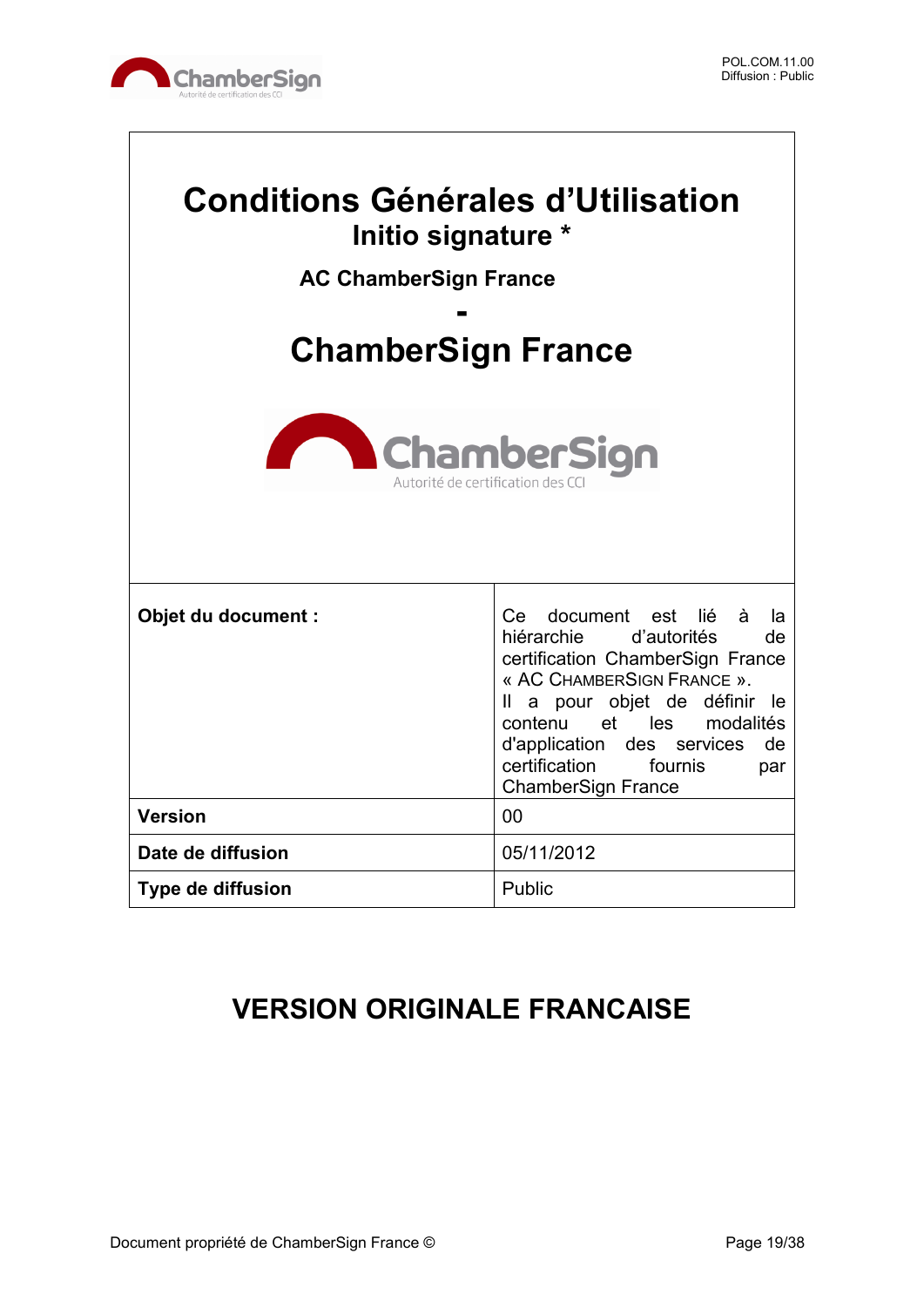

# TABLE DES MATIERES

| 1.                                                   | <b>PREAMBULE</b>                                                                                                                                                                                                                                                           | 22                                           |
|------------------------------------------------------|----------------------------------------------------------------------------------------------------------------------------------------------------------------------------------------------------------------------------------------------------------------------------|----------------------------------------------|
| 2.                                                   | <b>DEFINITIONS</b>                                                                                                                                                                                                                                                         | 22                                           |
| 3.                                                   | <b>OBJET</b>                                                                                                                                                                                                                                                               | 24                                           |
| 4.                                                   | <b>DUREE - ENTREE EN VIGUEUR</b>                                                                                                                                                                                                                                           | 24                                           |
| 5.                                                   | <b>DEMANDE DE CERTIFICATS ET RENOUVELLEMENT</b>                                                                                                                                                                                                                            | 25                                           |
| 5.1<br>5.2<br>5.3<br>5.4<br>5.5<br>5.6<br>5.7<br>5.8 | ENREGISTREMENT DES DOSSIERS DE DEMANDE DE CERTIFICAT<br><b>VERIFICATION DE LA DEMANDE</b><br><b>REJET DE LA DEMANDE</b><br>DELIVRANCE DU CERTIFICAT<br><b>ACCEPTATION DU CERTIFICAT</b><br><b>ASSISTANCE</b><br><b>RENOUVELLEMENT</b><br><b>MODIFICATION DU CERTIFICAT</b> | 25<br>25<br>25<br>25<br>26<br>26<br>26<br>26 |
| 6.                                                   | <b>CONDITIONS D'USAGE DES CERTIFICATS ET LIMITES</b>                                                                                                                                                                                                                       | 27                                           |
| 7.                                                   | PROCEDURE DE VERIFICATION DES CERTIFICATS                                                                                                                                                                                                                                  | 27                                           |
| 8.                                                   | <b>REVOCATION DU CERTIFICAT</b>                                                                                                                                                                                                                                            | 27                                           |
| 9.                                                   | <b>OBLIGATIONS DE CHAMBERSIGN</b>                                                                                                                                                                                                                                          | 29                                           |
| 10.                                                  | <b>OBLIGATIONS DU PORTEUR</b>                                                                                                                                                                                                                                              | 29                                           |
| 11.                                                  | <b>OBLIGATIONS DES UTILISATEURS DE CERTIFICATS</b>                                                                                                                                                                                                                         | 31                                           |
| 12.                                                  | <b>OBLIGATIONS DU REPRESENTANT LEGAL</b>                                                                                                                                                                                                                                   | 31                                           |
| 13.                                                  | <b>PRIX</b>                                                                                                                                                                                                                                                                | 32                                           |
| 14.                                                  | <b>GARANTIES ET LIMITES DE GARANTIES</b>                                                                                                                                                                                                                                   | 33                                           |
| 14.1<br>14.2                                         | <b>GARANTIES</b><br><b>LIMITES DE GARANTIE</b>                                                                                                                                                                                                                             | 33<br>33                                     |
| 15.                                                  | <b>RESPONSABILITE</b>                                                                                                                                                                                                                                                      | 33                                           |
| 16.                                                  | <b>ASSURANCE</b>                                                                                                                                                                                                                                                           | 34                                           |
| 17.                                                  | <b>CONFIDENTIALITE</b>                                                                                                                                                                                                                                                     | 34                                           |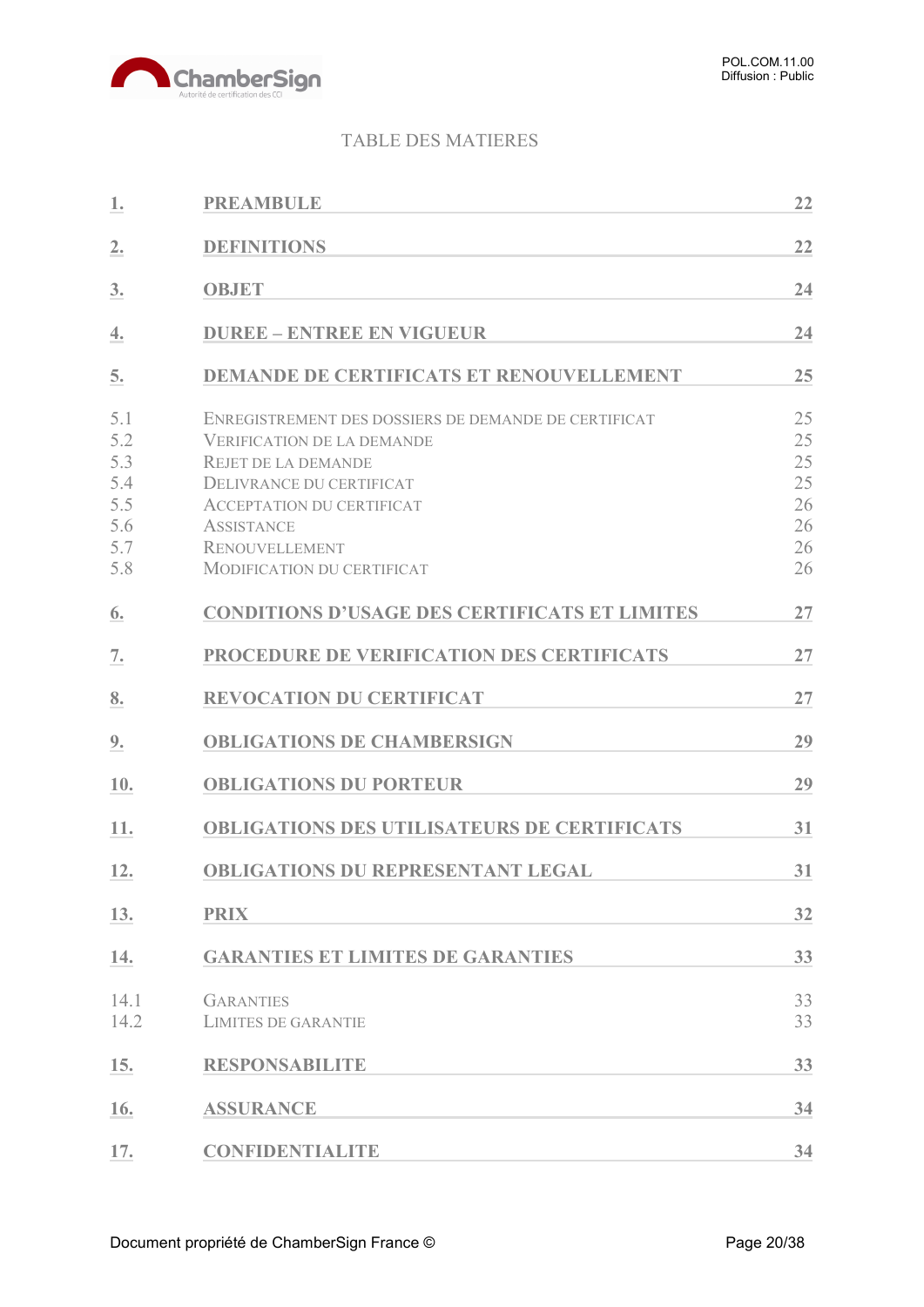|     | ChamberSign<br>Autorité de certification des CCI         | POL.COM.11.00<br>Diffusion: Public |
|-----|----------------------------------------------------------|------------------------------------|
| 18. | PROPRIETE INTELLECTUELLE                                 | 35                                 |
| 19. | <b>DONNEES A CARACTERE PERSONNEL</b>                     | 35                                 |
| 20. | <b>RESILIATION DE L'ABONNEMENT</b>                       | 36                                 |
| 21. | <b>BONNE FOI</b>                                         | 36                                 |
| 22. | <b>CONSERVATION</b>                                      | 36                                 |
| 23. | <b>NULLITE</b>                                           | 37                                 |
| 24. | <b>INTEGRALITE</b>                                       | 37                                 |
| 25. | REGLEMENT DES LITIGES - TRIBUNAL COMPETENT<br>APPLICABLE | LOI<br>37                          |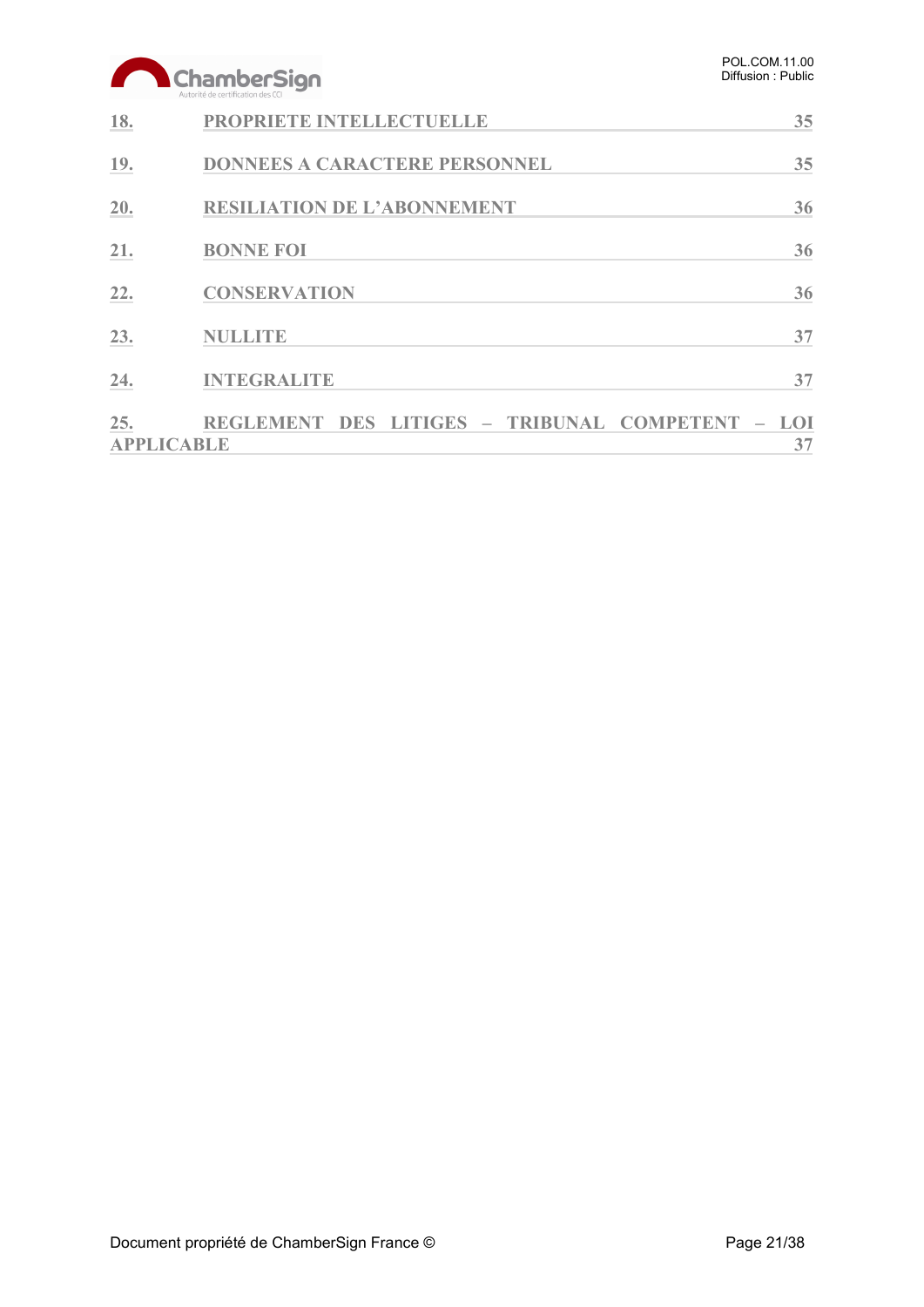

# <span id="page-21-0"></span>**1. PREAMBULE**

1. ChamberSign France met à la disposition du représentant légal, du porteur et de l'utilisateur du certificat des services de certification.

2. Toute utilisation des services proposés suppose la consultation et l'acceptation sans réserve des présentes conditions générales.

3. Le représentant légal, le porteur et l'utilisateur du certificat reconnaissent avoir lu, compris et approuvé les présentes conditions générales ainsi que la politique de certification du certificat Initio signature \* de l'AC ChamberSign France 1.2.250.1.96.1.7.3.1, acceptent pleinement leur contenu et reconnaissent être liés par la totalité de leurs dispositions.

4. Le représentant légal, le porteur et l'utilisateur du certificat reconnaissent disposer de la compétence et des moyens nécessaires pour utiliser des certificats.

- 5. L'utilisateur du certificat reconnaît avoir vérifié que la configuration informatique utilisée est parfaitement sécurisée et qu'elle ne contient aucun virus et qu'elle est en parfait état de fonctionnement.
- 6. Le représentant légal, le porteur et l'utilisateur du certificat reconnaissent avoir pris connaissance de la nature, de la destination et des modalités d'utilisation des certificats et avoir sollicité et obtenu les informations nécessaires pour utiliser les certificats en toute connaissance de cause.

#### <span id="page-21-1"></span>**2. DEFINITIONS**

7. Les termes ci-dessous définis auront entre les parties la signification suivante :

- « application utilisatrice » : services applicatifs utilisant des certificats émis par ChamberSign France pour des besoins de signature du porteur ;

- « autorité de certification » ou « AC » : personne morale qui, au sein d'un prestataire de service de certification électronique (PSCE) a en charge, au nom et sous la responsabilité de celui-ci, l'application d'une politique de certification et a qualité pour émettre des certificats électroniques au titre de cette politique de certification. Elle est désignée ci-après par les termes « ChamberSign France». Elle est qualifiée au sens de l'article 7 du décret n°2001-272 du 30 Mars 2001 pris pour l'application de l'article 1316-4 du Code civil et relatif à la signature électronique ;

**-** « bi-clé » : couple de clés composé d'une clé publique et d'une clé privée, généré dans le cadre d'une infrastructure de type PKI (solutions techniques basées sur la cryptographie à clés publiques) ;

**-** « bureau d'enregistrement » ou « BE » : vérifie les informations d'identification du futur porteur d'un certificat, ainsi qu'éventuellement d'autres attributs spécifiques, avant de transmettre la demande correspondante à la fonction adéquate de l'IGC ;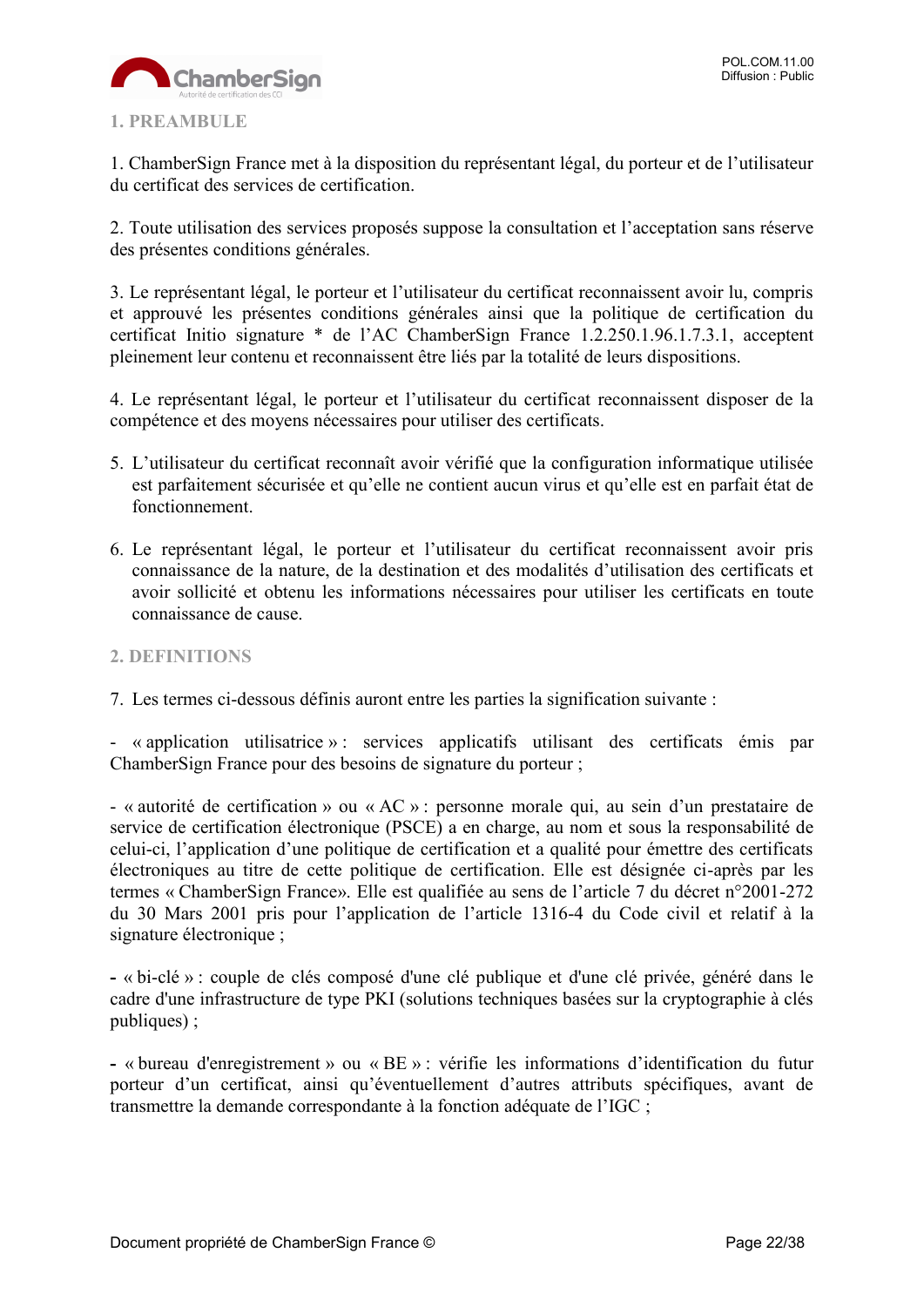

- « certificat » : fichier électronique attestant qu'une bi-clé appartient au porteur ou à l'élément matériel ou logiciel identifié dans le certificat. Le certificat est signé par l'autorité de certification ;

- « compromission » : divulgation ou suspicion de divulgation ou de perte d'informations confidentielles résultant de la violation d'une mesure de sécurité et conduisant à une possible perte de confidentialité et/ou d'intégrité des données considérées ;

- « déclaration des pratiques de certification **» :** texte définissant les pratiques utilisées par une autorité de certification pour émettre des certificats et plus largement les pratiques de toutes les composantes de l'autorité de certification dans l'ensemble du cycle de vie d'un certificat ; ci-après dénommée « DPC » ;

**-** « données confidentielles » : données strictement personnelles au porteur qui devront être impérativement gardées secrètes et qui sont : la clé privée du certificat, le code de retrait et le code d'activation de la clé privée ;

- « entité » : autorité administrative ou entreprise au sens le plus large, c'est-à-dire également les personnes morales de droit privé de type associations ;

- « infrastructure de gestion des clés » : ensemble de composantes, fonctions et procédures dédiées à la gestion de clés cryptographiques et de leurs certificats utilisés par des services de confiance ; ci-après dénommée « IGC » ;

- « LAR » : liste des certificats d'autorité de certification révoqués ;

- «LCR » : liste des certificats révoqués ;

- « mandataire de certification » : personne désignée par le représentant légal de l'entité cliente aux fins de recueillir les pièces des dossiers de demande de certificats et d'effectuer les demandes de révocation des certificats ;

- « OID » : numéro d'identifiant objet identifiant la politique de certification de l'autorité de certification ;

**-** « politique de certification » : ensemble de règles, identifié par un nom (OID), définissant les exigences auxquelles ChamberSign France se conforme dans le cadre des présentes et indiquant l'applicabilité d'un certificat à une communauté particulière et/ou à une classe d'applications avec des exigences de sécurité communes ; ci-après dénommée « PC » ;

**-** « porteur » **:** personne physique identifiée dans le certificat et qui est le détenteur de la clé privée correspondant à la clé publique qui est dans ce certificat ;

**-** « révocation » **:** action effectuée par le porteur, le mandataire, un représentant légal de l'entité ou ChamberSign France qui a pour but l'extinction de la validité du certificat. Cette action peut être effectuée suite à un changement des informations contenues dans le certificat ou en cas de compromission. De fait, un certificat qui a fait l'objet d'une révocation est inscrit sur la LCR (liste des certificats révoqués) ;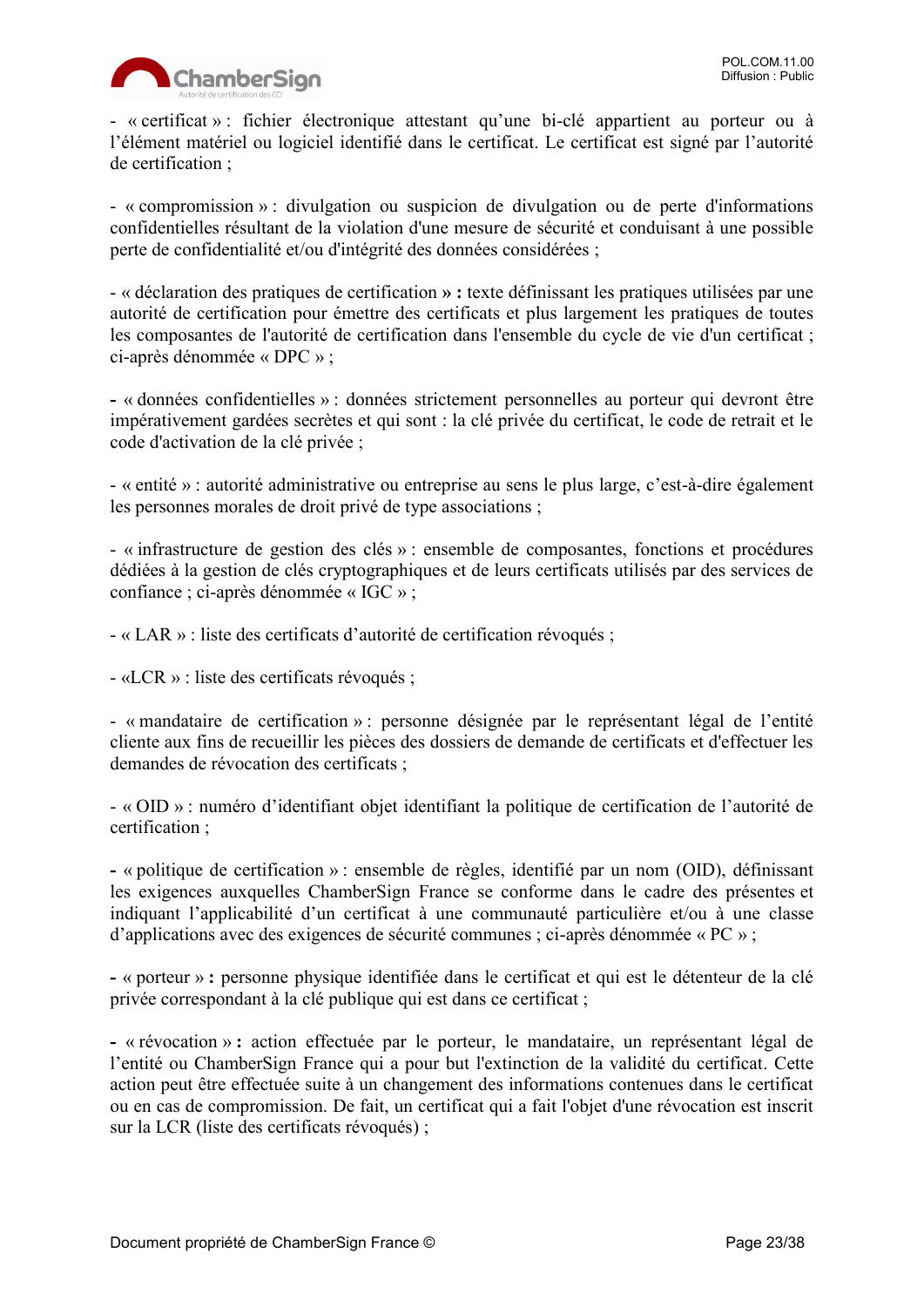

**-** « signature électronique » : usage d'un procédé fiable d'identification garantissant son lien avec l'acte auquel elle s'attache, conformément à la législation applicable ;

- « utilisateur du certificat » : entité ou personne physique qui reçoit un certificat et qui s'y fie pour vérifier une signature électronique provenant du porteur du certificat ; Exemple : destinataire d'un mail signé ou signataire d'un contrat signé électroniquement.

#### <span id="page-23-0"></span>**3. OBJET**

- 8. Les présentes conditions générales ont pour objet de définir le contenu et les modalités d'application des services de certification fournis par ChamberSign France en tant qu'autorité de certification aux porteurs, représentant légal et mandataire de certification, ainsi que de préciser les engagements et obligations de ces différents acteurs.
- <span id="page-23-1"></span>**4. DUREE – ENTREE EN VIGUEUR**
- 9. Les présentes conditions générales d'utilisation sont opposables au représentant légal, au porteur et au mandataire de certification, le cas échéant, dès leur acceptation par ces derniers. Ils se portent forts du respect de ces conditions générales par l'utilisateur du certificat.
- 10.Les présentes conditions générales sont opposables pendant toute la durée de mise en ligne des services, sans préjudice de leurs éventuelles mises à jour.
- 11. ChamberSign France s'engage à communiquer au représentant légal, au porteur et au mandataire de certification, le cas échéant, les nouvelles conditions générales d'utilisation.
- 12. Toute utilisation des services par le représentant légal, le porteur et le mandataire après les modifications des conditions générales vaut acceptation par ces derniers des nouvelles conditions générales.
- 13. Les conditions générales d'utilisation entrent en vigueur à leur signature.
- 14. La fourniture des services de certification est subordonnée au paiement du prix convenu.
- 15. Les conditions générales d'utilisation sont conclues pour une durée de trois ans.
- 16. Les présentes conditions générales d'utilisation sont reconductibles automatiquement une fois, pour une durée de trois ans.
- 17. En cas de non reconduction ou lorsque l'entité cliente ne s'est pas acquittée du prix de renouvellement, les présentes conditions générales sont résiliées de plein droit.
- 18. Les certificats ne sont alors plus utilisables et font l'objet d'une révocation par ChamberSign France après information de l'entité cliente.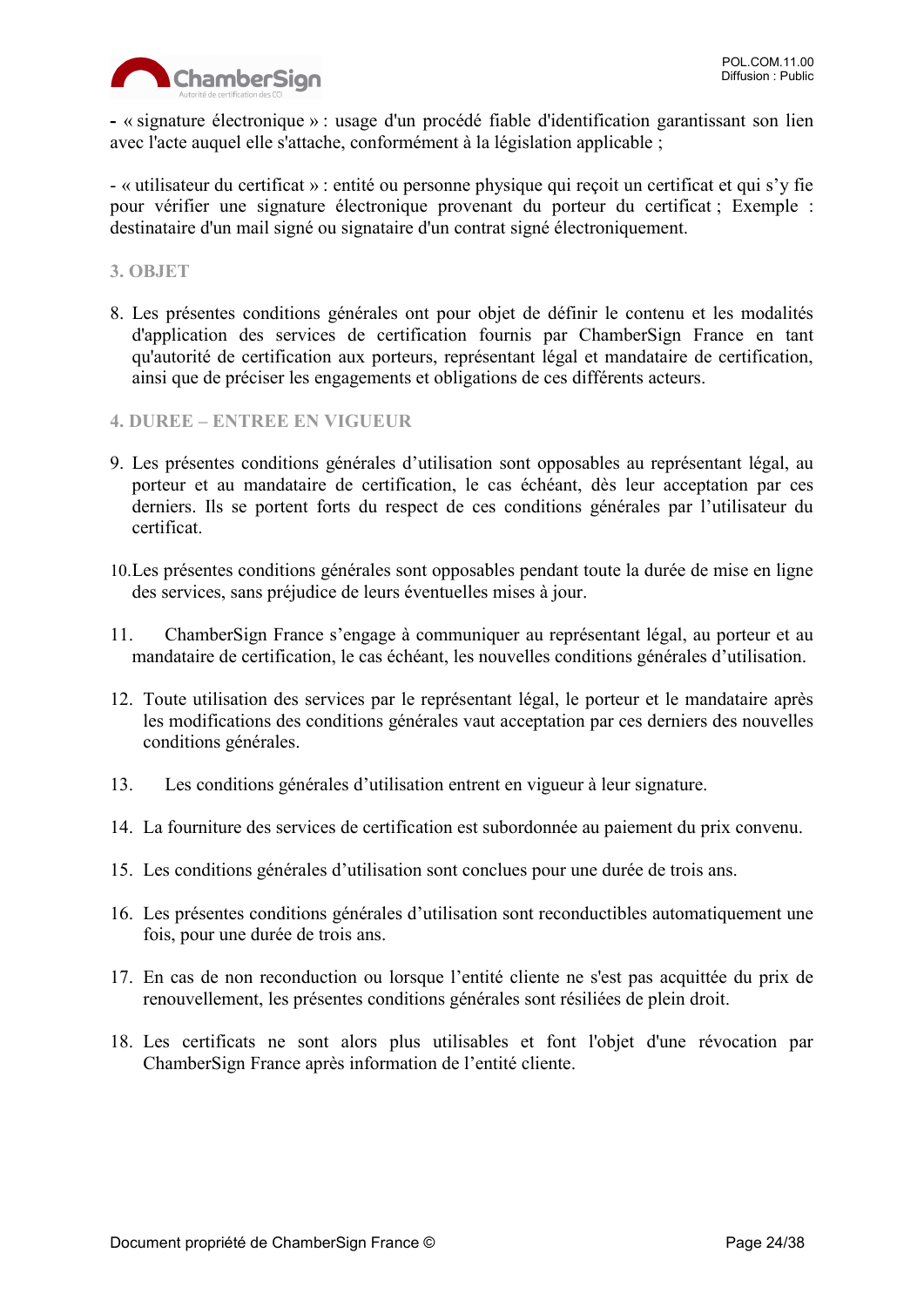

# <span id="page-24-0"></span>**5. DEMANDE DE CERTIFICATS ET RENOUVELLEMENT**

#### <span id="page-24-1"></span>**5.1 ENREGISTREMENT DES DOSSIERS DE DEMANDE DE CERTIFICAT**

- 19. Le dossier de demande de certificat déposé auprès de ChamberSign France comprend au moins les éléments suivants :
	- a. une demande de certificat écrite signée, et datée de moins de trois mois, par le futur porteur et, s'il est différent, par le représentant légal ou son délégataire ou le mandataire de certification;
	- b. un document officiel d'identité en cours de validité du futur porteur comportant une photographie d'identité présenté à ChamberSign France qui en conserve une copie ;
	- c. un document officiel d'identité en cours de validité du signataire de la demande comportant une photographie d'identité présenté à ChamberSign France qui en conserve une copie ;
	- d. les conditions générales d'utilisation signées.
- 20. Le porteur ou le représentant légal de l'entité ainsi que le mandataire peuvent faire une demande de certificat en remplissant le formulaire de demande de certificat sur le site Internet de ChamberSign France : [www.chambersign.fr.](http://www.chambersign.fr/)
- 21. Ils envoient ensuite les pièces justificatives nécessaires par courrier ou se présentent directement au bureau d'enregistrement.
- 22. Les pièces justificatives à joindre lors d'une demande initiale de certificat sont précisées par le formulaire d'abonnement.

#### <span id="page-24-2"></span>**5.2 VERIFICATION DE LA DEMANDE**

- 23. Le bureau d'enregistrement réalise les opérations suivantes :
	- a. vérifie et valide l'identité du futur porteur ;
	- b. vérifie la cohérence des justificatifs présentés ;
	- c. s'assure que le futur porteur a pris connaissance des modalités applicables pour l'utilisation du certificat déterminées par les présentes.

#### <span id="page-24-3"></span>**5.3 REJET DE LA DEMANDE**

- 24. En cas de pièces manquantes et après relance quant à la communication de ces pièces, le bureau d'enregistrement se réserve le droit de rejeter la demande de certificat.
- 25. Il en informe le porteur, le mandataire de certification ou le représentant légal de l'entité.

#### <span id="page-24-4"></span>**5.4 DELIVRANCE DU CERTIFICAT**

26. Après authentification de l'origine et vérification de l'intégrité de la demande provenant du bureau d'enregistrement, ChamberSign France génère le certificat, la bi-clé du porteur, son dispositif de signature, les codes d'activation…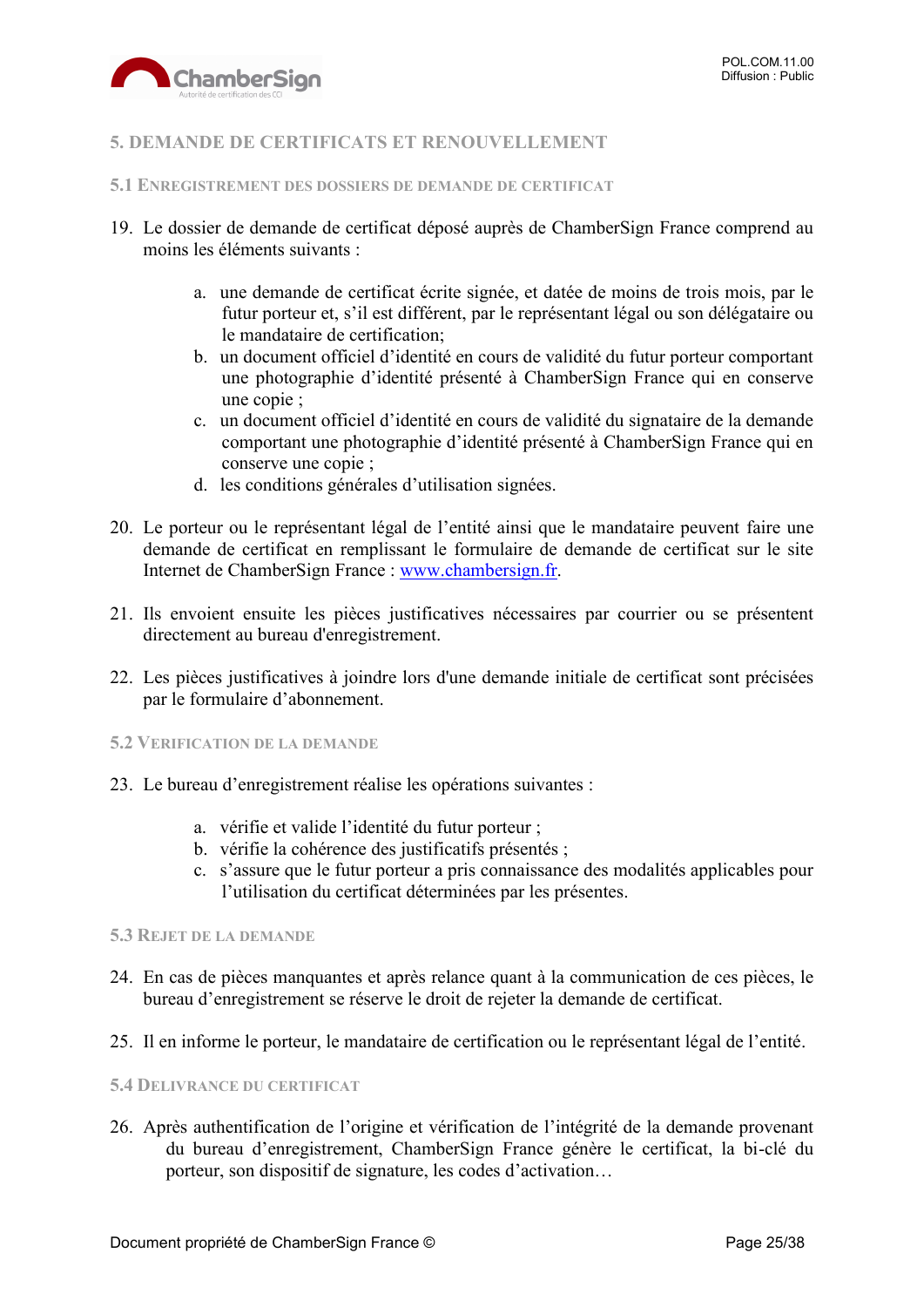

- 27. La disponibilité des certificats émis par ChamberSign France à l'issue de la procédure d'enregistrement donne lieu à l'émission d'un avis de mise à disposition sous forme de message électronique à l'attention du porteur qui devra suivre les indications décrites dans ledit message pour en effectuer le retrait.
- 28. Le porteur doit retirer son certificat à compter du message l'informant de la mise à disposition. ChamberSign France se réserve le droit de ne pas donner suite à la procédure de délivrance du certificat si le porteur n'a pas retiré son certificat 2 mois après ledit message.

#### <span id="page-25-0"></span>**5.5 ACCEPTATION DU CERTIFICAT**

- 29. ChamberSign France est informée du retrait de chaque certificat. Le porteur doit tester son certificat au moyen du service prévu à cet effet sur le site internet de ChamberSign France.
- 30. Le porteur est tenu d'avertir ChamberSign France de toute inexactitude ou défaut de Certificat dans les sept jours ouvrés consécutifs au retrait du Certificat, afin que celui-ci soit révoqué et qu'un autre lui soit fourni.
- 31. Le porteur est réputé avoir testé et accepté son certificat dès lors qu'un délai de 2 mois après le retrait du Certificat est dépassé ou s'il a utilisé son certificat.

#### <span id="page-25-1"></span>**5.6 ASSISTANCE**

- 32. Afin d'accompagner le porteur, une assistance téléphonique ou hot line est mise à sa disposition au 08 92 23 02 52 (0,34 Euros TTC la minute France Métropolitaine uniquement) de 9 heures à 12 heures et de 14h à 17h, les jours ouvrés.
- 33. Un tutoriel ainsi qu'une foire aux questions sont disponibles sur le site internet de ChamberSign France à l'adresse suivante : [http://www.chambersign.fr.](http://www.chambersign.fr/)

#### <span id="page-25-2"></span>**5.7 RENOUVELLEMENT**

- 34. Le renouvellement d'un certificat en fin de validité implique le renvoi des pièces justificatives qui ne sont plus valables ou qui ont subi des modifications, conformément au formulaire d'abonnement. Tout porteur est averti par message électronique de l'arrivée à expiration de son certificat. S'il souhaite le renouveler, il formule une demande de renouvellement avant la date d'expiration sur le site Internet de ChamberSign France.
- 35. Le renouvellement d'un certificat implique seulement un changement des dates de validité mais non des autres informations qui restent identiques au précédent certificat.
- 36. Le renouvellement du certificat implique un renouvellement de la bi-clé correspondante.

<span id="page-25-3"></span>**5.8 MODIFICATION DU CERTIFICAT**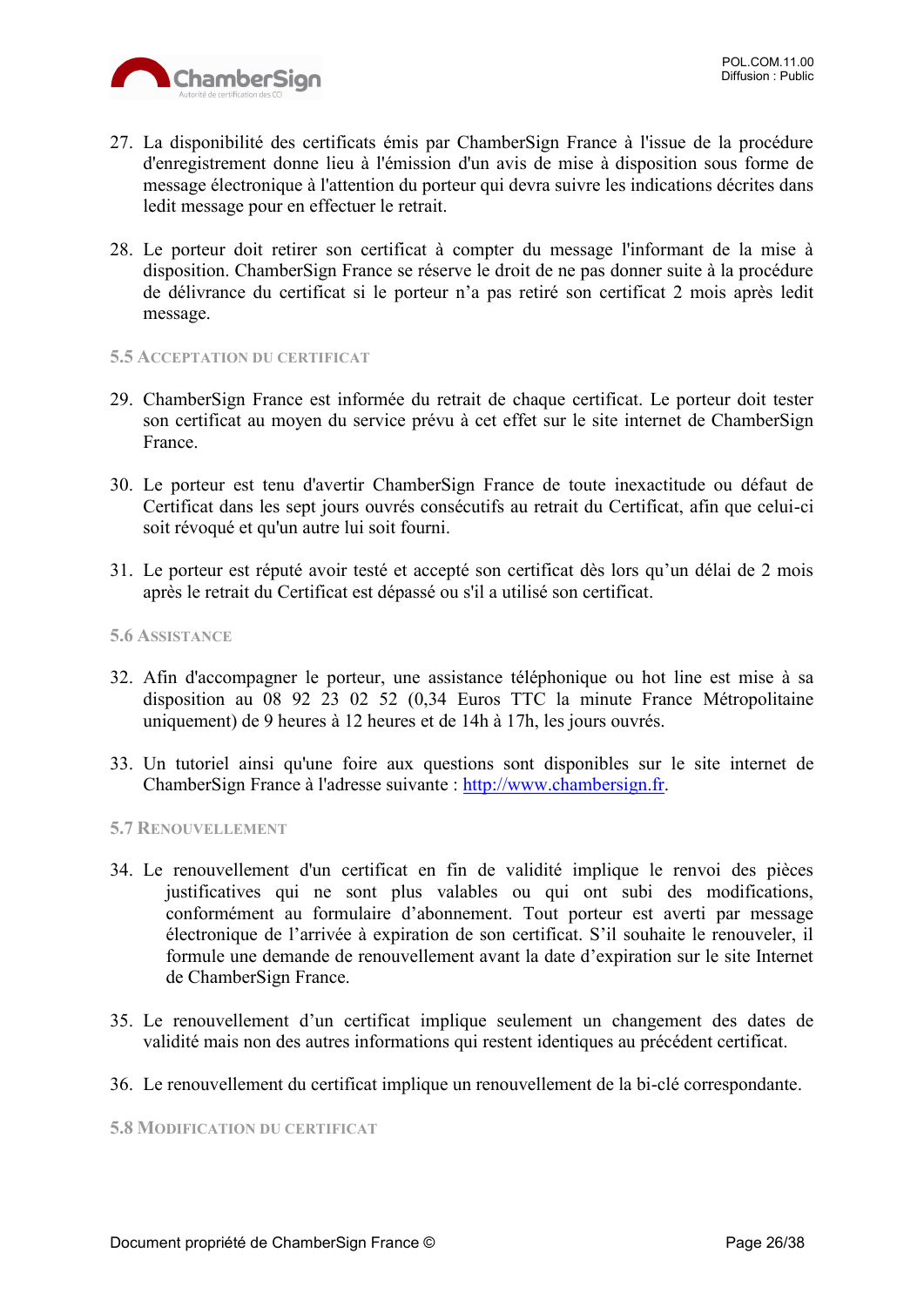

37. La modification d'un certificat correspond à des modifications d'informations sans changement de la clé publique. ChamberSign France ne procède à aucune modification d'un certificat ; en cas de modification des informations contenues dans le certificat, une nouvelle demande de certificat doit être faite, selon les modalités définies par les paragraphes 68 et 88 des présentes CGU.

#### <span id="page-26-0"></span>**6. CONDITIONS D'USAGE DES CERTIFICATS ET LIMITES**

- 38. L'utilisation de la clé privée du porteur et du certificat doit rester strictement limitée aux services de signature électronique.
- 39. Les certificats ne doivent pas être utilisés à des fins personnelles.

# <span id="page-26-1"></span>**7. PROCEDURE DE VERIFICATION DES CERTIFICATS**

- 40. ChamberSign France s'engage à mettre à disposition un service de consultation sur son site internet [www.chambersign.fr](http://www.chambersign.fr/) permettant de vérifier la validité des certificats qu'elle a émis.
- 41. Ce service est disponible 24h/24.
- 42. Les informations mises à disposition de l'utilisateur du certificat par ChamberSign lui permettent de vérifier et de valider, préalablement à son utilisation, le statut d'un certificat et de l'ensemble de la chaîne de certification correspondante, c'est-à-dire de vérifier les signatures des certificats de la chaîne, les signatures garantissant l'origine et l'intégrité des LCR / LAR.
- <span id="page-26-2"></span>**8. REVOCATION DU CERTIFICAT**
- 43. Le Certificat pourra être révoqué à tout moment soit par fax, soit par lettre recommandée avec demande d'avis de réception auprès du BE, soit en ligne à partir du site Internet suivant : [www.chambersign.fr.](http://www.chambersign.fr/)
- 44. Un certificat peut être révoqué notamment pour les causes suivantes :
	- a. modification d'une information contenue dans le certificat ;
	- b. informations inexactes fournies dans le dossier d'enregistrement ;
	- c. non-paiement du prix du certificat par le représentant légal ou le porteur ;
	- d. compromission possible ou avérée de la clé privée du porteur ;
	- e. non-respect par le porteur des règles d'utilisation du certificat ;
	- f. non-respect par le porteur et/ou, le cas échéant, le mandataire de certification ou l'entité des obligations de la PC de ChamberSign France ;;
	- g. réalisations d'opérations frauduleuses ;
	- h. résiliation de l'abonnement ;
	- i. demande de révocation du certificat ;
	- j. départ, mutation, décès du porteur ;
	- k. cession ou cessation d'activité de l'entité du porteur.
- 45. La demande de révocation peut émaner des personnes suivantes :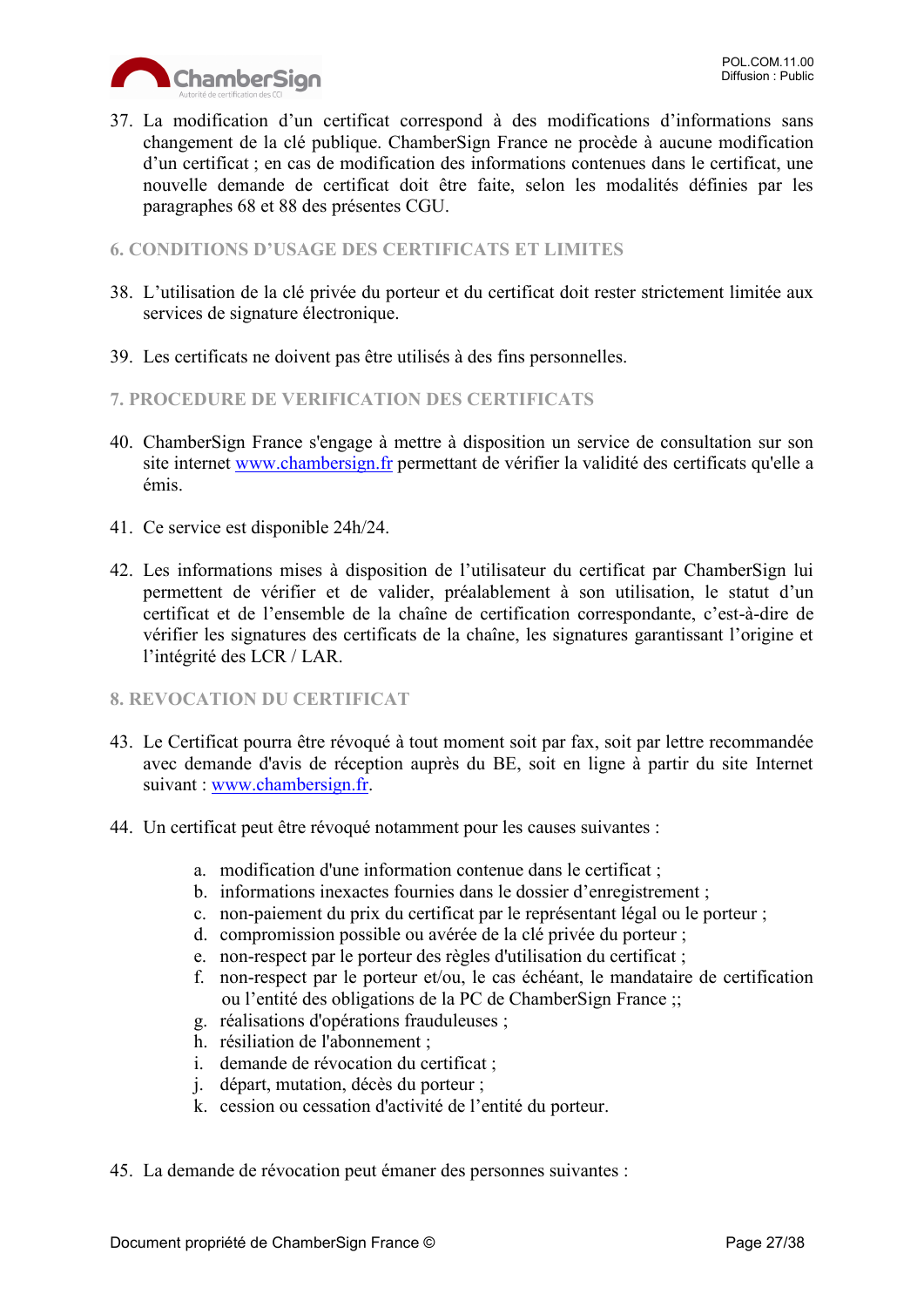

- a. le porteur ;
- b. le mandataire de certification
- c. un représentant légal de l'entité ;
- d. ChamberSign France.
- 46. Lorsque plusieurs certificats sont stockés sur le même support par le porteur, le porteur doit révoquer l'ensemble de ces certificats.
- 47. La demande de révocation peut être effectuée 24h/24 sur le site Internet de ChamberSign France.
- 48. La demande de révocation fait l'objet d'une procédure de vérification des informations relatives au demandeur et de son autorité par rapport au certificat.
- 49. Le porteur reçoit une confirmation par e-mail de cette révocation.
- 50. Le porteur reconnaît et accepte que toute utilisation du certificat après avoir eu connaissance de la survenance d'un des événements susmentionnés, soit à ses risques et périls, sans préjudice de toute action en responsabilité que ChamberSign France se réserve le droit d'exercer contre le porteur.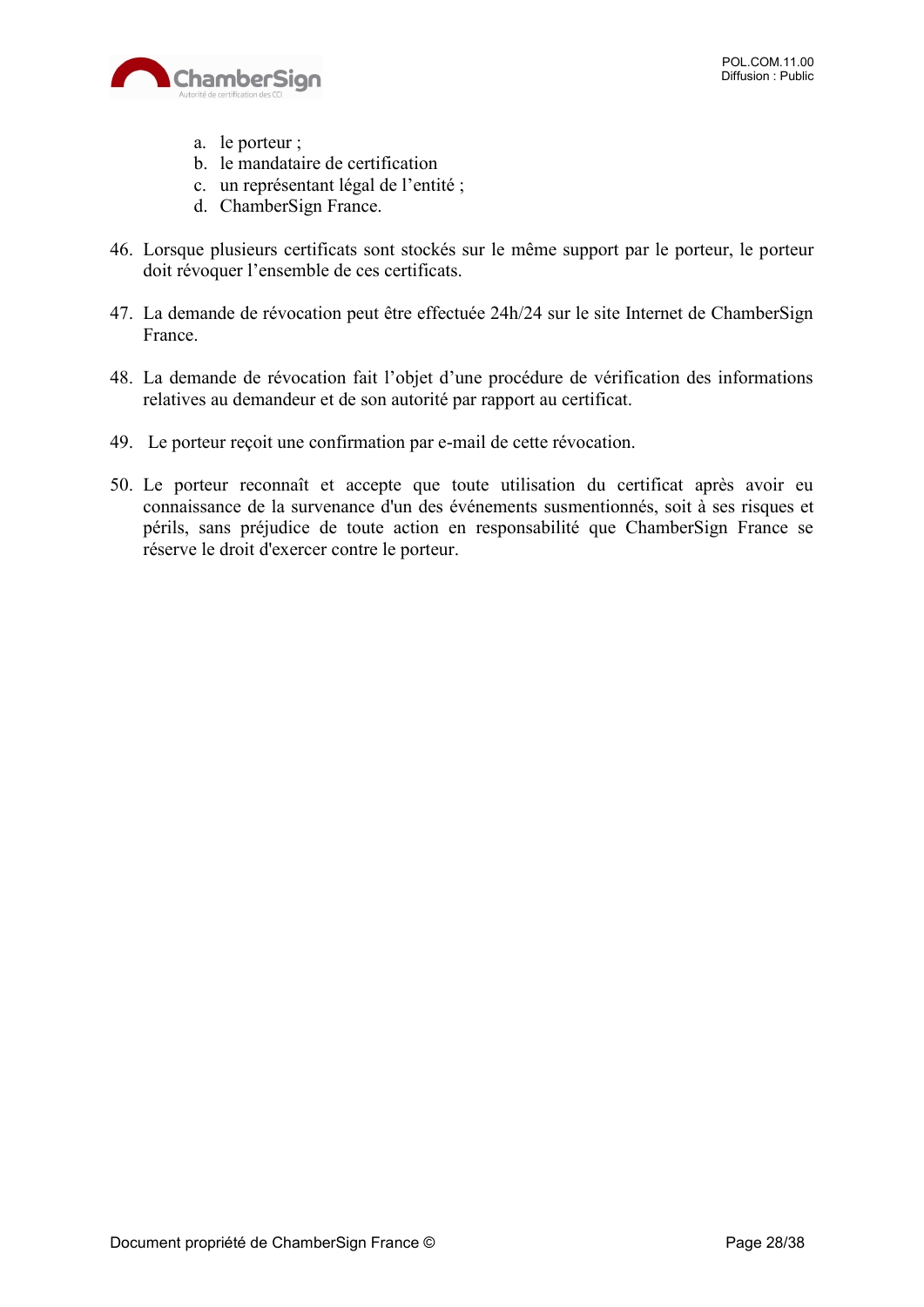

# <span id="page-28-0"></span>**9. OBLIGATIONS DE CHAMBERSIGN**

- 51. ChamberSign France attribue à sa PC un OID qui est porté dans les certificats correspondants qu'elle s'engage à faire évoluer en cas d'évolution de sa PC.
- 52. ChamberSign France s'engage à réaliser les prestations de certification selon les modalités et dans les limites des présentes conditions générales.
- 53. ChamberSign France s'engage à démontrer aux utilisateurs de ses certificats qu'elle a émis un certificat pour un porteur donné et que ce porteur a accepté le certificat.
- 54. Elle s'engage à tout mettre en œuvre pour créer et émettre des certificats contenant des informations réputées exactes.
- 55. Pour cela, ChamberSign France s'engage à s'assurer que le dossier de demande de certificat est complet, que les pièces fournies sont apparemment conformes.
- 56. Elle s'engage à ce que le certificat de signature électronique soit délivré au porteur dans un délai de 48 heures à compter de la remise d'un dossier complet au bureau d'enregistrement.
- 57. Elle s'engage à établir, par l'émission d'un certificat, un lien entre l'identité d'une personne et les informations contenues dans ledit certificat.
- 58. Dans l'hypothèse où le représentant légal aurait recours aux services d'un délégataire, le Bureau d'Enregistrement s'engage à effectuer le contrôle de l'identité du délégataire et la vérification de l'existence du contrat de mandat entre le représentant légal et le délégataire.
- 59. ChamberSign France prend toutes les mesures raisonnables pour s'assurer que les porteurs sont au courant de leurs droits et obligations concernant l'utilisation et la gestion des clés, des certificats et de l'équipement et des logiciels utilisés aux fins de l'IGC.
- 60. ChamberSign France prend les dispositions nécessaires pour couvrir ses responsabilités liées à ses opérations et/ou activités et posséder la stabilité financière et les ressources exigées pour fonctionner en conformité avec la PC.
- 61. ChamberSign France a un devoir général de surveillance quant à la sécurité et l'intégrité des certificats délivrés par elle-même ou l'une de ses composantes.
- 62. ChamberSign France s'engage sur le bon fonctionnement des certificats qu'elle délivre.

# <span id="page-28-1"></span>**10. OBLIGATIONS DU PORTEUR**

- 63. Le porteur s'engage à fournir toutes informations utiles, exactes et à jour pour la création et la gestion des certificats pendant toute la durée du contrat.
- 64. Le porteur est garant de l'exactitude des informations fournies et de l'exhaustivité des pièces justificatives nécessaires, à l'enregistrement conformément à l'article Demande de certificats et renouvellement des présentes conditions générales.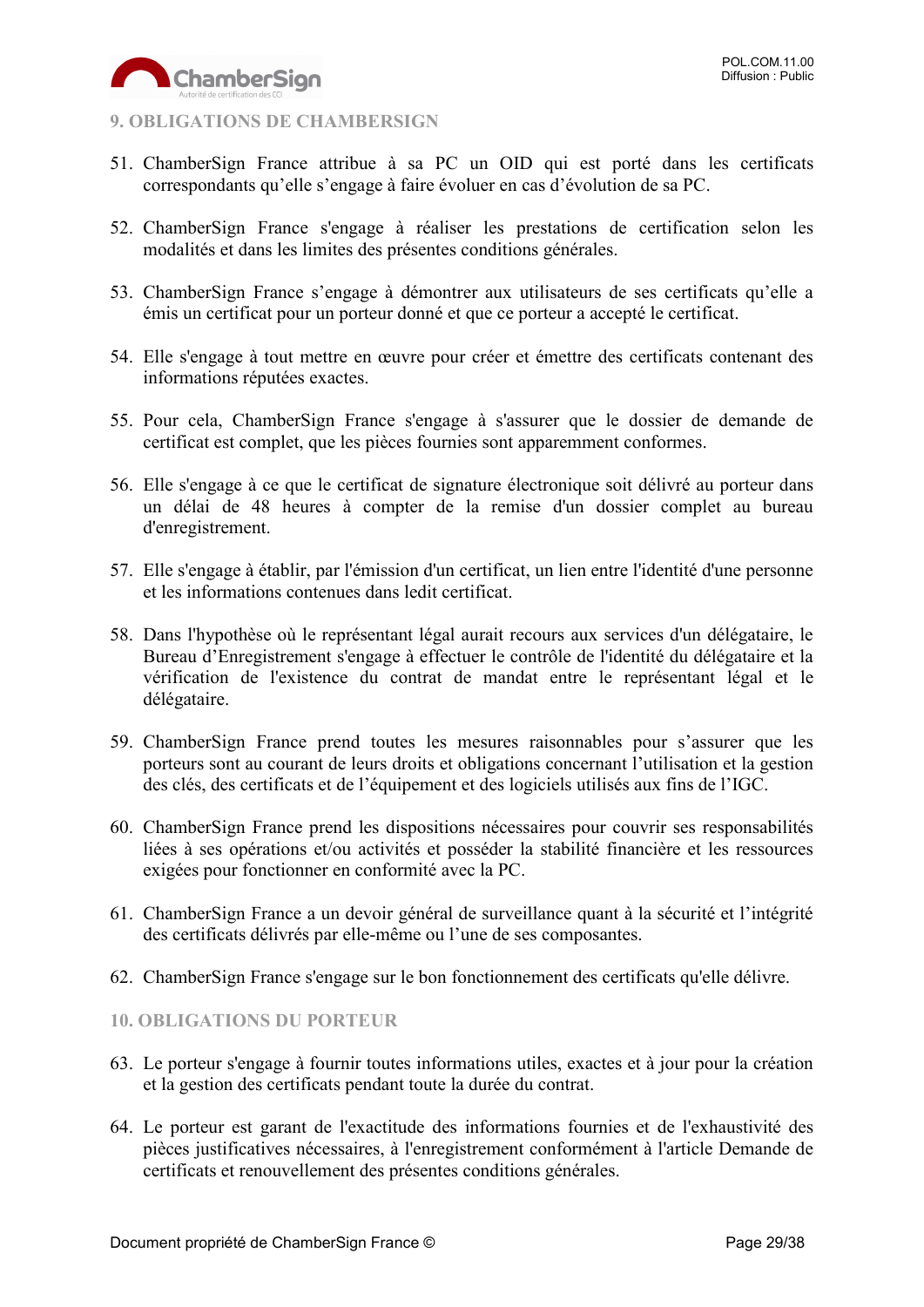

- 65. Il reconnaît et accepte que les informations fournies à ce titre soient conservées et utilisées par ChamberSign France pour gérer les certificats dans les conditions prévues par la loi et en particulier celles relatives à la protection des données personnelles.
- 66. Le porteur informe ChamberSign France de toute modification concernant les informations contenues dans son certificat.
- 67. ChamberSign France se réserve la faculté de procéder à des vérifications aléatoires concernant l'actualité des informations contenues dans le certificat.
- 68. Les modifications concernant les informations contenues dans le certificat doivent être adressées par courrier avec les pièces justificatives requises au BE de rattachement, dans un délai de 30 jours à compter de leur survenance. A défaut, ChamberSign France se réserve le droit, le délai écoulé, de révoquer le Certificat (ou résilier les conditions générales d'utilisation).
- 69. Le porteur reconnaît être informé des conditions d'installation des certificats de ChamberSign France. En particulier, le certificat fait l'objet d'un tutoriel disponible sur le site Internet de ChamberSign France.
- 70. Le porteur choisit le matériel et les logiciels offrant une sécurité en adéquation avec ses besoins pour l'installation et la protection des certificats et des supports physiques. Il choisit un support cryptographique (matériel ou logiciel), à condition de respecter les exigences correspondantes du RGS (en particulier, les exigences de l'annexe III de la PC Type signature du RGS).
- 71. Le porteur s'engage à respecter les usages autorisés des bi-clés et des certificats.
- 72. Le porteur protège sa clé privée par des moyens appropriés à son environnement.
- 73. Le porteur protège ses données d'activation et, le cas échéant, les met en œuvre.
- 74. Le porteur protège l'accès à sa base de certificats. Dans le cas d'un certificat au format logiciel, il appartient au porteur de le protéger avec un mot de passe fort, c'est-à-dire un mot de passe contenant au moins 8 caractères avec des majuscules, des chiffres et des caractères spéciaux et de protéger ce mot de passe. Il est de la responsabilité du porteur d'effectuer une sauvegarde de son certificat logiciel, afin d'en assurer le bon fonctionnement en cas de panne ou de changement de matériel informatique. La sauvegarde est conservée par le porteur dans un lieu sécurisé.
- 75. Le porteur respecte les conditions d'utilisation de sa clé privée et du certificat correspondant.
- 76. Le porteur doit faire, sans délai, une demande de révocation de son certificat auprès du Bureau d'Enregistrement ou sur le site [www.chambersign.fr,](http://www.chambersign.fr/) en cas de compromission ou de suspicion de compromission de sa clé privée (ou de ses données d'activations).
- 77. Le porteur s'engage à ne pas délivrer le certificat qui lui est attribué ni les codes de protection de ce certificat.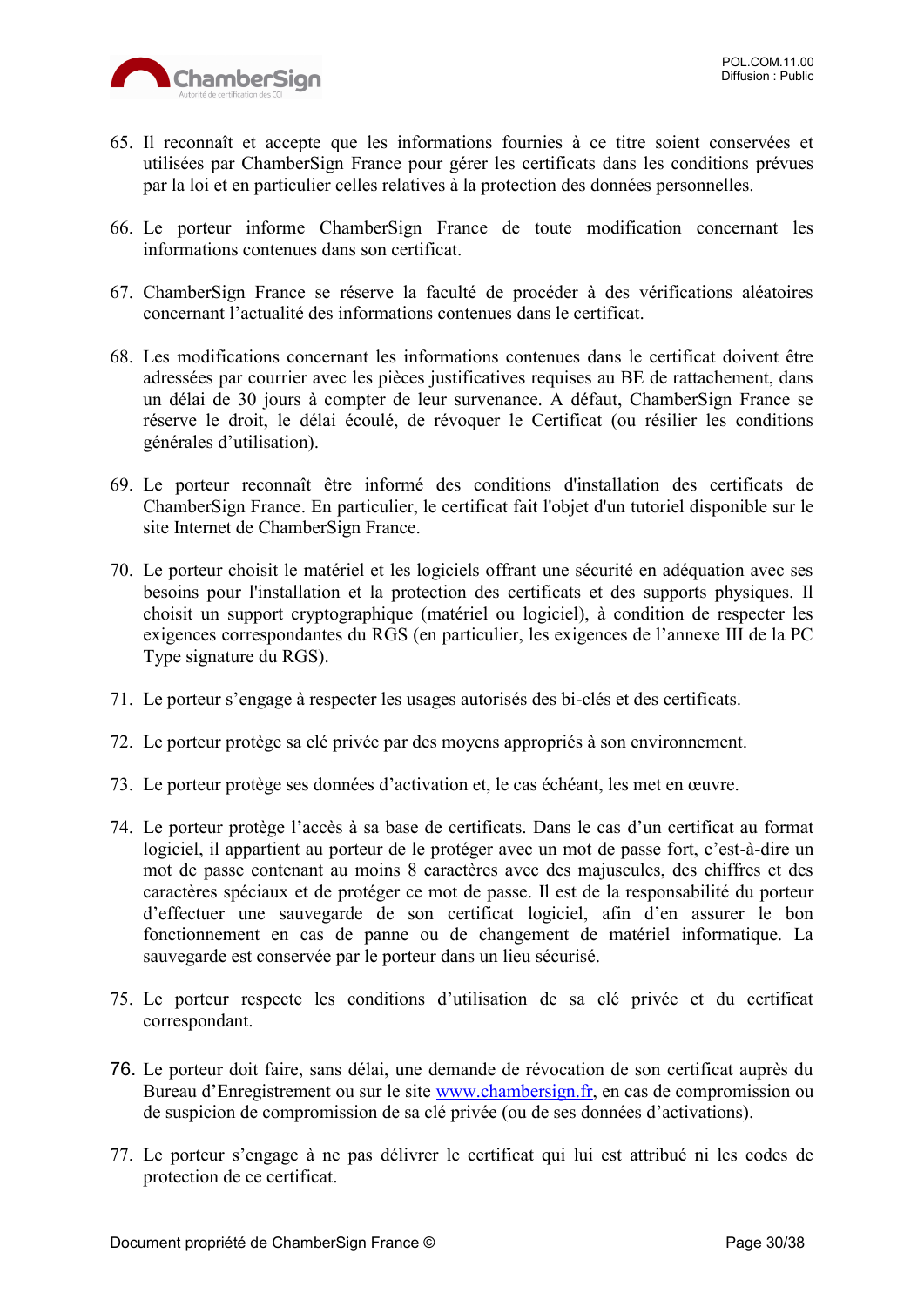

78. Le porteur est informé que les informations personnelles d'identité pourront être utilisées comme éléments d'authentification lors de la demande de révocation.

#### <span id="page-30-0"></span>**11. OBLIGATIONS DES UTILISATEURS DE CERTIFICATS**

- 79. Les utilisateurs de certificat s'engagent à respecter les stipulations des présentes conditions générales.
- 80. Les utilisateurs de certificats vérifient et respectent l'usage pour lequel un certificat a été émis.
- 81. Les utilisateurs de certificats contrôlent que le certificat émis par ChamberSign France est référencé au niveau de sécurité et pour le service de confiance requis par l'application.
- 82. Lorsque le porteur n'est pas le représentant légal de l'entité, il incombe à l'utilisateur de vérifier que le porteur dispose, à la date de signature, des pouvoirs nécessaires pour engager l'entité pour l'acte concerné.
- 83. Pour chacun des certificats de la chaîne de certification, du certificat du porteur jusqu'à l'autorité de certification racine, les utilisateurs vérifient l'état du certificat et notamment la signature numérique de ChamberSign France, émettrice du certificat considéré, et contrôlent la validité de ce certificat.
- 84. Les utilisateurs de certificats vérifient et respectent les obligations des utilisateurs de certificats exprimés dans la PC applicable.

#### <span id="page-30-1"></span>**12. OBLIGATIONS DU REPRESENTANT LEGAL**

- 85. Le représentant légal s'engage à respecter les stipulations des présentes conditions générales.
- 86. Le représentant légal est responsable de la gestion des certificats délivrés à ses employés ou agents dans le cadre du contrat d'abonnement de façon, et s'engage à faire en sorte que tout porteur de certificat délivré dans le cadre de ce contrat d'abonnement respecte les obligations qui y sont afférentes et qu'aucune fraude ou erreur n'est commise. A ce titre, le représentant légal s'assure notamment que le porteur :
- a. n'utilise pas les certificats à des fins personnelles ;
- b. communique les informations utiles à la création du certificat et les éventuelles modifications pendant toute la durée du contrat d'abonnement ;
- c. respecte la procédure de révocation décrite à l'article Révocation ;
- d. conserve secrètes et de manière sécurisée, les données confidentielles du certificat.
- 87. Le représentant légal s'engage à fournir toutes informations utiles, exactes et à jour pour la création et la gestion des certificats pendant toute la durée du contrat.
- 88. Les modifications concernant les informations contenues dans le certificat doivent être adressées par courrier avec les pièces justificatives requises au BE de rattachement, dans un délai de 30 jours à compter de leur survenance. A défaut, ChamberSign France se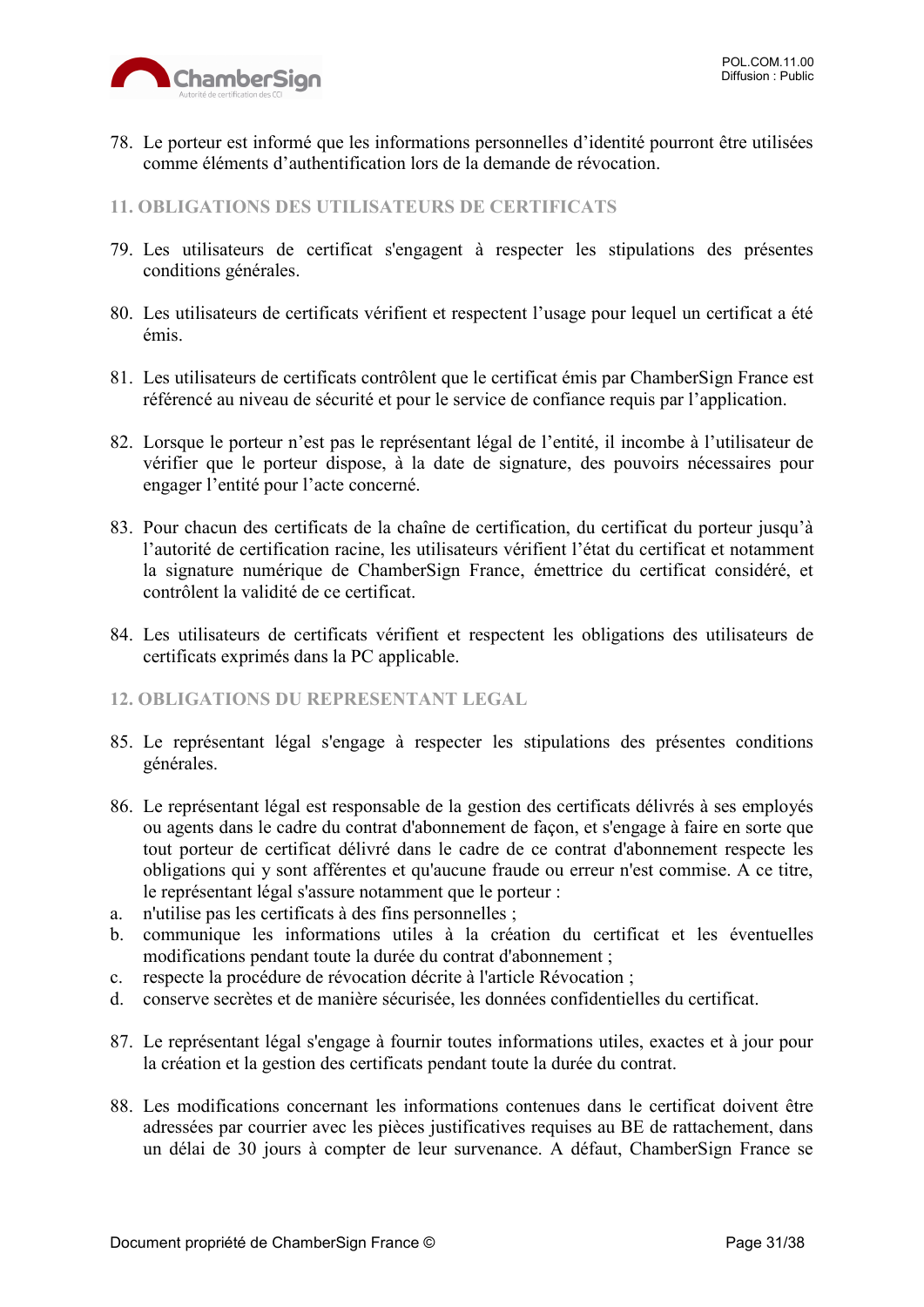réserve le droit, le délai écoulé, de révoquer le Certificat (ou résilier le contrat d'abonnement).

- 89. Le représentant légal est garant de l'exactitude des informations fournies et de l'exhaustivité des pièces justificatives nécessaires, à l'enregistrement conformément à l'article Demande de certificats et Renouvellement des présentes conditions générales.
- 90. Il reconnaît et accepte que les informations fournies à ce titre soient conservées et utilisées par ChamberSign France pour gérer les certificats dans les conditions prévues par la loi et en particulier celles relatives à la protection des données personnelles.
- 91. Le représentant légal reconnaît être informé des conditions d'installation des certificats de ChamberSign France. En particulier, le certificat fait l'objet d'un tutoriel disponible sur le site Internet de ChamberSign France.
- 92. Le représentant légal choisit le matériel et les logiciels offrant une sécurité en adéquation avec leurs besoins pour l'installation et la protection des certificats et des supports physiques en respectant les exigences correspondants du RGS (en particulier, les exigences de l'annexe III de la PC Type Signature du RGS).

#### <span id="page-31-0"></span>**13. PRIX**

- 93. Le prix du service de certification de signature est déterminé dans les conditions tarifaires émises par ChamberSign France.
- 94. Les modes de règlement acceptés sont les suivants :
- Carte bleue ;
- \* Virement ;
- \* Chèque.
- 95. Aucun escompte n'est accordé en cas de règlement anticipé.
- 96. ChamberSign France se réserve le droit de refacturer au porteur les frais bancaires dans le cas où le chèque serait émis sans provision, ainsi que les frais engendrés en cas d'erreur de paiement de la part du porteur.
- 97. Le certificat est réglé lors de l'envoi des pièces justificatives ou, au plus tard, lors de la validation du dossier.
- 98. En cas de non règlement dans les délais, il sera dû conformément à la loi n° 2001-420, une indemnité calculée sur la base du taux appliqué par la banque centrale européenne à son opération de refinancement la plus récente majoré de 10 points de pourcentage.
- 99. Ces pénalités seront applicables dès le jour suivant la date prévue au règlement de la facture et seront exigibles sans qu'aucun rappel ne soit nécessaire.
- 100.En cas de non règlement, ChamberSign France se réserve le droit de révoquer le certificat sans ouvrir droit à dommages et intérêts ni remplacements.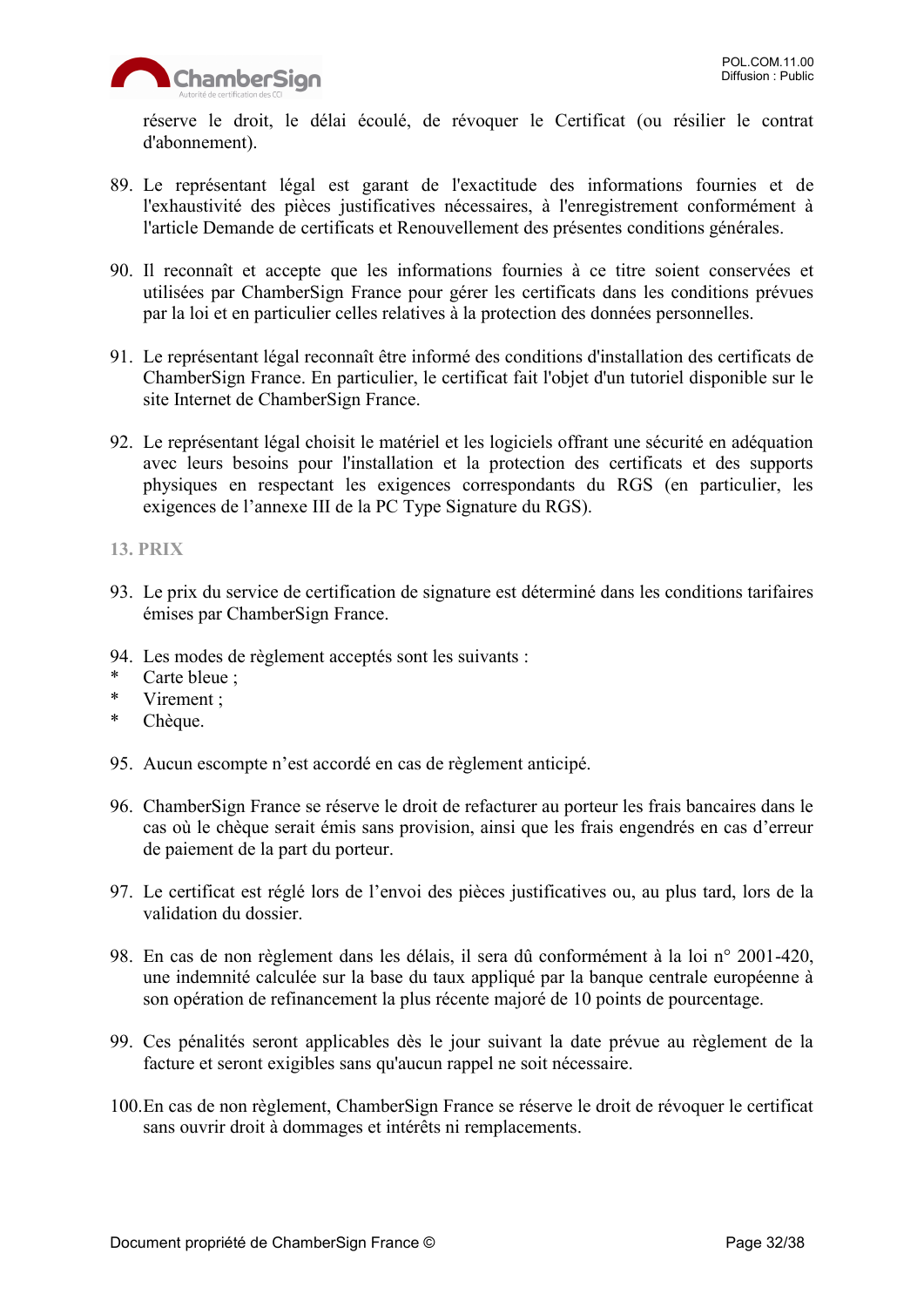

# <span id="page-32-0"></span>**14. GARANTIES ET LIMITES DE GARANTIES**

#### <span id="page-32-1"></span>**14.1 GARANTIES**

- 101.ChamberSign France garantit et maintient la cohérence de sa DPC avec sa PC.
- 102.ChamberSign France s'engage à protéger et garantir l'intégrité et la confidentialité des clés secrètes et/ou privées.
- 103.ChamberSign France garantit la sécurité des clés qu'elle remet.

#### <span id="page-32-2"></span>**14.2 LIMITES DE GARANTIE**

104.ChamberSign France ne garantit en aucun cas le contenu des messages signés en utilisant son certificat, et seul le porteur est responsable vis-à-vis des tiers du contenu de ces envois.

#### <span id="page-32-3"></span>**15. RESPONSABILITE**

- 105.ChamberSign France est responsable de la conformité de sa politique de certification, avec les exigences émises par la PC-Type.
- 106.ChamberSign France assume toute conséquence dommageable résultant du non-respect de sa PC par elle-même ou l'une de ses composantes.
- 107.De plus, ChamberSign France reconnaît engager sa responsabilité en cas de faute ou de négligence, d'elle-même ou de l'une de ses composantes, quelle qu'en soit la nature et la gravité, qui aurait pour conséquence la lecture, l'altération ou le détournement des données personnelles des porteurs à des fins frauduleuses, que ces données soient contenues ou en transit dans les applications de gestion des certificats de ChamberSign France.
- 108.Elle est responsable du maintien du niveau de sécurité de l'infrastructure technique sur laquelle elle s'appuie pour fournir ses services.
- 109.Toute modification ayant un impact sur le niveau de sécurité fourni doit être approuvée par les instances de haut niveau de l'AC.
- 110.Seules les informations pertinentes de la PC mise en place par l'AC figurent dans les conditions générales d'utilisation.
- 111.ChamberSign France ne saurait être tenue responsable du préjudice causé par un usage du certificat dépassant les limites de l'usage autorisé.
- 112.La responsabilité de ChamberSign France ne saurait être engagée en cas d'informations inexactes dues à de fausses déclarations, à de faux documents ou à l'absence d'information des modifications survenues dans la situation du porteur, du représentant légal, ou du mandataire de certification lors de la création ou en cours de validité du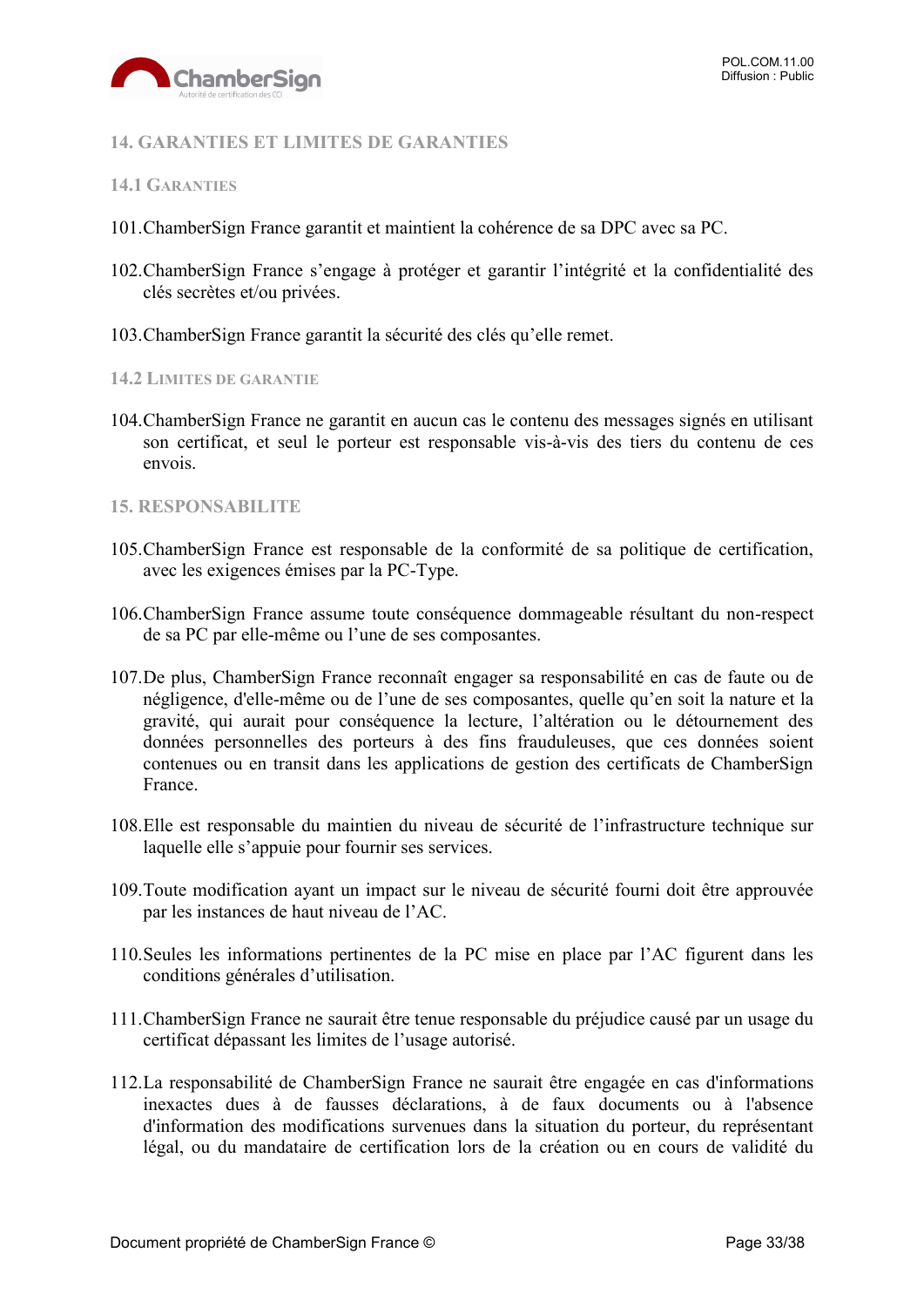

certificat, que la fausse déclaration, le faux document ou l'omission soit intentionnel ou pas.

- 113.ChamberSign France n'assume aucun engagement, ni aucune responsabilité quant aux conséquences des retards de transmission, altération, erreurs ou pertes de tout message électronique, lettre ou document signés.
- 114.Sans préjudice de l'article Assurance, ChamberSign France ne sera en aucun cas tenue responsable des dommages indirects tels que, par exemple, tout préjudice financier ou commercial, perte de bénéfice ou d'exploitation, trouvant leur origine ou étant la conséquence de l'abonnement ou inhérents à l'utilisation des certificats émis par ChamberSign France.
- 115.Elle n'assume aucun engagement ni responsabilité quant à l'utilisation d'un certificat par le porteur, le mandataire de certification, le représentant légal ou l'utilisateur du certificat non conforme aux dispositions des présentes Conditions Générales, notamment pour ce qui concerne les procédures de contrôle de validité du certificat lors d'une transaction.
- 116.Par ailleurs, ChamberSign France ne saurait être responsable des phénomènes liés à l'usure normale des médias informatiques, et notamment de la détérioration des informations portées sur lesdits médias due à l'influence des champs magnétiques.
- 117.ChamberSign France ne saurait être tenue pour responsable des dommages liés notamment à une interruption ou un dysfonctionnement des services et applications de l'utilisateur de certificats.
- 118.ChamberSign France ne saurait voir sa responsabilité engagée du fait d'un dysfonctionnement du support matériel choisi par le porteur.
- 119.ChamberSign France ne saurait être responsable de l'usage de la clé privée du porteur, qui en a la responsabilité personnelle. Tout dommage lié à la compromission de la clé privée est à la charge du représentant légal.
- 120.ChamberSign France ne saurait voir sa responsabilité engagée du fait d'une utilisation illicite du certificat dès lors que le représentant légal, le mandataire de certification ou le porteur n'aura pas effectué une demande de révocation conformément aux présentes conditions générales.

#### <span id="page-33-0"></span>**16. ASSURANCE**

- 121.ChamberSign France a souscrit, pour l'ensemble des dommages corporels, matériels et immatériels résultant de son activité, auprès de Gras Savoye une assurance couvrant les conséquences de sa responsabilité civile professionnelle.
- 122.Aux termes du contrat d'assurance souscrit par ChamberSign France, le porteur ne pourra bénéficier du remplacement du Certificat perdu, ou volé.

#### <span id="page-33-1"></span>**17. CONFIDENTIALITE**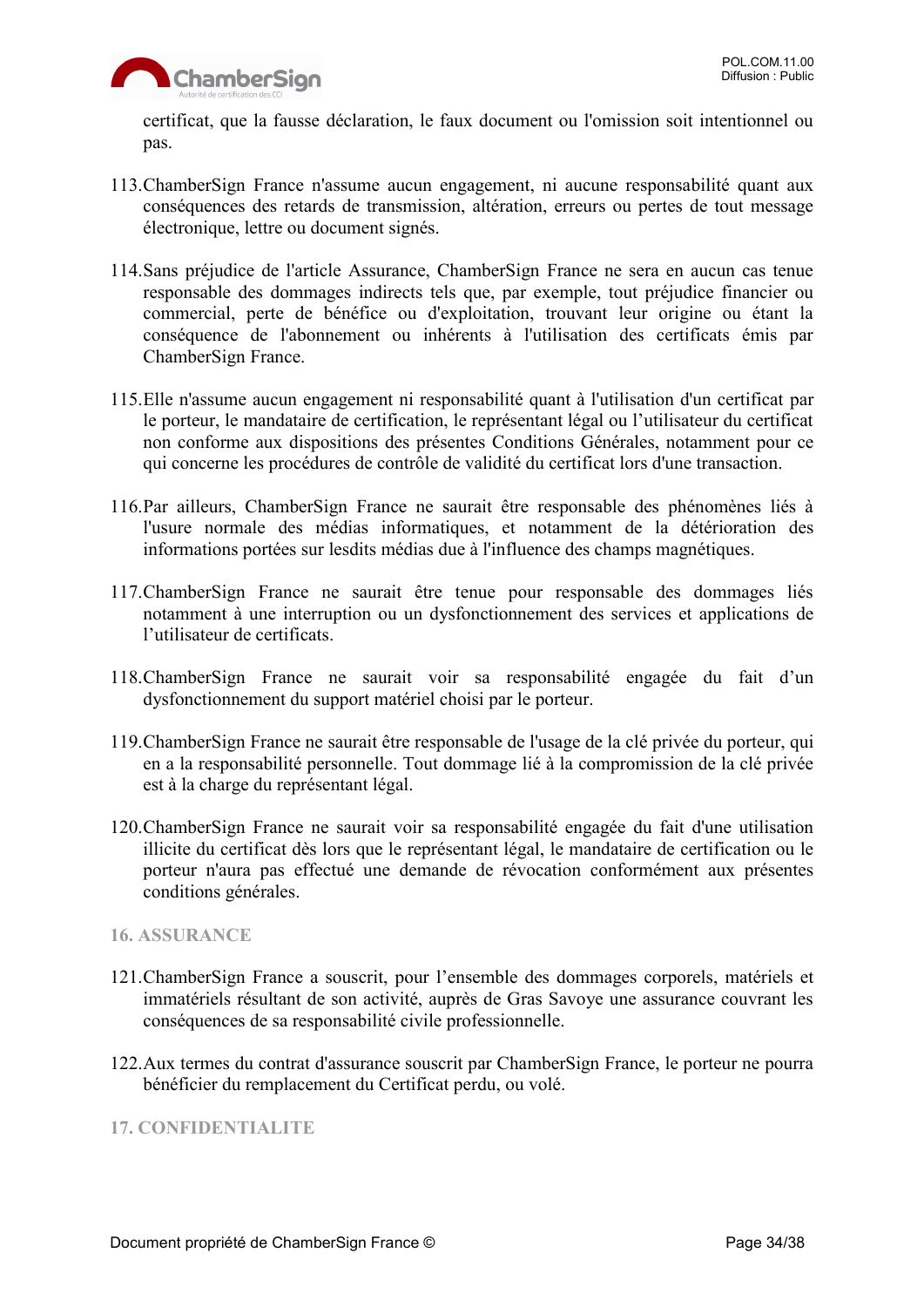123.Dans le cadre des présentes, l'ensemble des informations est confidentiel et recouvre toutes informations ou toutes données communiquées par les parties par écrit ou oralement.

124.Les parties s'engagent à :

- traiter les informations confidentielles avec le même degré de protection qu'elles accordent à leurs propres informations confidentielles de même importance ;
- garder les informations confidentielles et qu'elles ne soient pas divulguées ni susceptibles de l'être directement ou indirectement à tout tiers ;
- éviter que les informations confidentielles ne soient ni copiées, ni reproduites, ni dupliquées, en partie ou en totalité, lorsque de telles copies, reproductions ou duplications ne sont pas directement liées à l'exécution des présentes.
- <span id="page-34-0"></span>**18. PROPRIETE INTELLECTUELLE**
- 125.Les parties déclarent et garantissent avoir la libre disposition des marques, noms, dénominations, et autres signes distinctifs destinés à être utilisés dans le cadre des présentes.
- <span id="page-34-1"></span>**19. DONNEES A CARACTERE PERSONNEL**
- 126.Les données à caractère personnel recueillies par ChamberSign France pour les besoins de la délivrance et de la conservation des certificats peuvent l'être directement auprès de la personne concernée indirectement auprès du représentant légal ou du mandataire de certification et ne seront traitées que pour les fins en vue desquelles elles ont été recueillies.
- 127.ChamberSign France déclare et garantit que les données à caractère personnel collectées dans le cadre des présentes ainsi que les traitements dont elle est le responsable sont traitées conformément aux dispositions de la loi n°78-17 du 6 janvier 1978 relative à l'informatique, aux fichiers et aux libertés.
- 128.En particulier, ChamberSign France fait son affaire de l'observation vis-à-vis des personnes concernées par la collecte et le traitement de données à caractère personnel des informations prescrites à l'article 32 de la loi du 6 janvier 1978.
- 129.ChamberSign France assure la confidentialité et la sécurité des données collectées dans le cadre des présentes.
- 130.Toutefois, ces données pourront être transmises à l'opérateur technique de ChamberSign France, qui respecte la même politique de confidentialité que ChamberSign France.
- 131.Le représentant légal, le mandataire de certification et le porteur peuvent écrire à ChamberSign France, à l'adresse suivante : ChamberSign France - 46 avenue de la Grande Armée - 75 017 Paris, pour exercer leurs droits d'accès, d'interrogation, d'opposition pour motif légitime, et de rectification à l'égard des informations les concernant et faisant l'objet d'un traitement par ChamberSign France, dans les conditions prévues par la loi du 6 janvier 1978.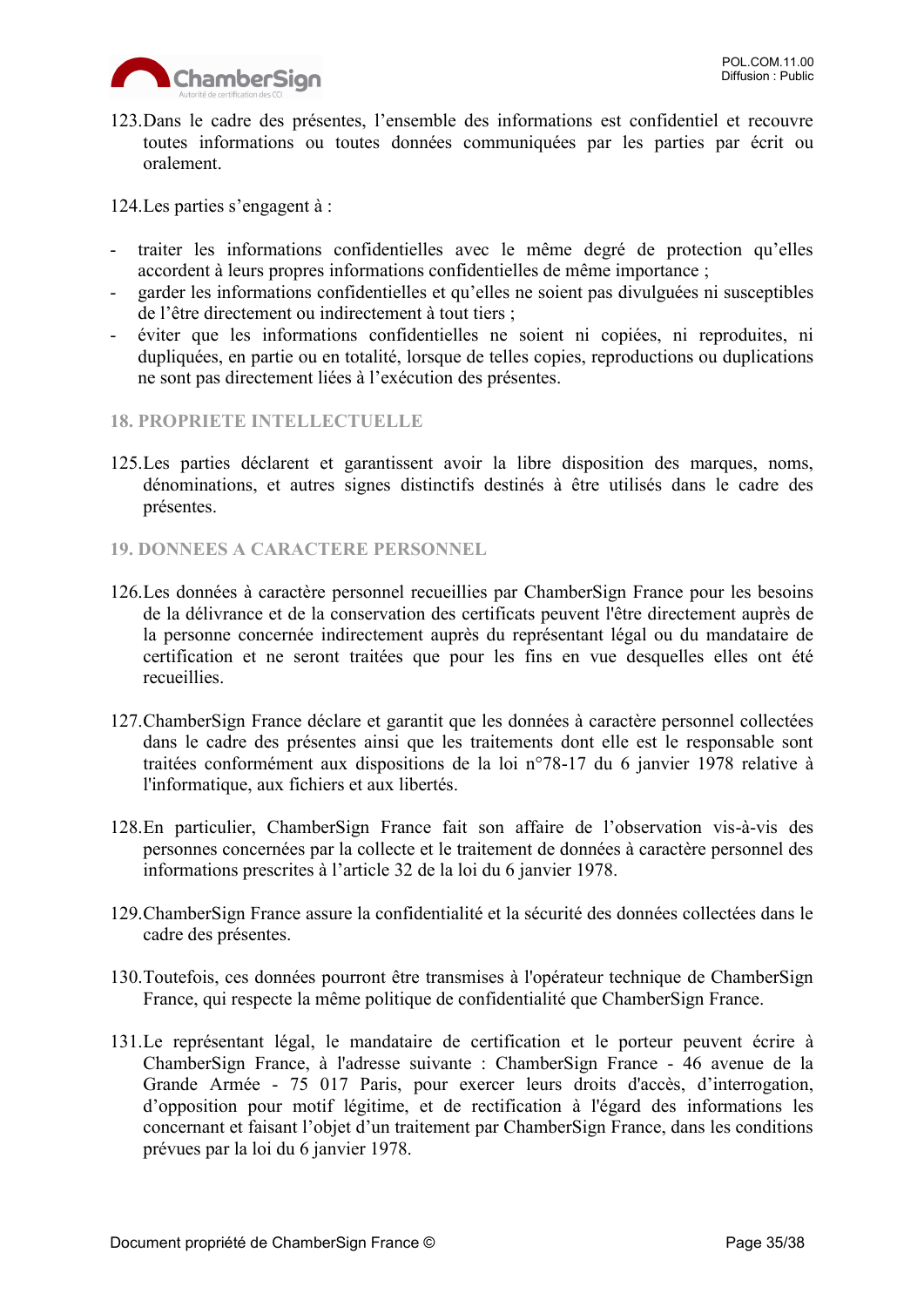

132.Le représentant légal, le mandataire de certification et le porteur disposent de la faculté de s'opposer, sans frais et sans motif, à ce que les données le concernant soient utilisées à des fins de prospection, notamment commerciale.

#### <span id="page-35-0"></span>**20. RESILIATION DE L'ABONNEMENT**

- 133.Le représentant légal, le mandataire de certification ou le porteur pourra résilier l'abonnement à tout moment et sans cause.
- 134.Dans ce cas, il ne peut prétendre au remboursement des sommes déjà versées au titre de l'abonnement au service de certification de ChamberSign France.
- 135.De son côté, ChamberSign France pourra résilier l'abonnement de façon anticipée si le représentant légal, le mandataire de certification ou le porteur ne respecte pas les obligations contractuelles mises à sa charge, après une mise en demeure par courrier recommandé avec accusé de réception, restée infructueuse pendant 30 jours.

136.L'abonnement est résilié de plein droit :

- en cas d'expiration de l'ensemble des certificats n'ayant pas donné lieu à renouvellement ;
- en cas de révocation des certificats ;
- en cas de non paiement du prix de l'abonnement.

Si après révocation, ChamberSign France reçoit de la même personne, une nouvelle demande de certificat, un nouveau dossier sera constitué et les Conditions Générales d'Utilisation seront alors à nouveau à signer.

137.En cas de résiliation intervenant avant la fin de la durée de validité attachée au certificat, pour un motif non imputable à ChamberSign France, le prix versé par le représentant légal ou par le porteur restera acquis à ChamberSign France.

#### <span id="page-35-1"></span>**21. BONNE FOI**

138.Les parties conviennent d'exécuter leurs obligations avec une parfaite bonne foi.

#### <span id="page-35-2"></span>**22. CONSERVATION**

- 139.ChamberSign France conservera les documents relatifs à la preuve du contrôle d'identification des porteurs pendant les délais prévus dans la politique de certification.
- 140.Les journaux d'évènement sont conservés sur site pendant une durée de 30 jours.
- 141.Après leur génération, ils sont archivés dans un bref délai et au plus tard sous le délai d'un jour et pendant cinq ans.
- 142.Les dossiers d'enregistrement sont archivés pendant une durée de 5 ans.
- 143.Les certificats de ChamberSign France et des porteurs, ainsi que les LCR émis par ChamberSign France sont archivés pendant une durée de 5 ans.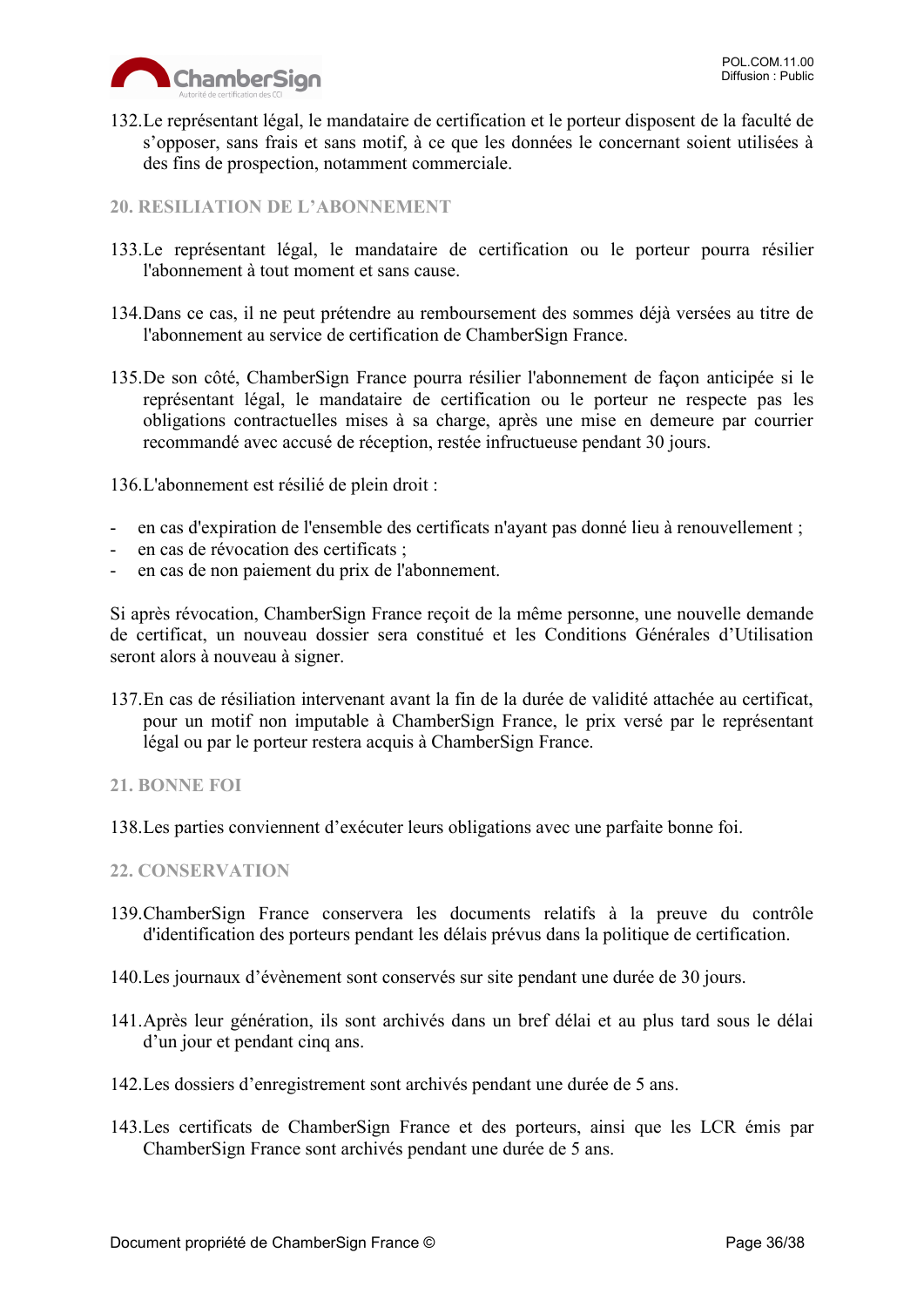

- 144.S'agissant des documents dont la durée d'archivage est supérieure à 5 ans, il revient au porteur de faire le nécessaire pour garantir l'archivage du certificat à des fins de vérification de la validité de la signature.
- 145.Les dossiers de demande de certificat acceptés sont archivés pendant une durée nécessaire aux besoins de fourniture de la preuve de la certification dans des procédures légales, conformément à la loi applicable.

#### <span id="page-36-0"></span>**23. NULLITE**

146.Si une ou plusieurs clauses des présentes conditions générales sont tenues pour non valables ou déclarées comme telles par une loi, un règlement ou par suite d'une décision définitive d'une juridiction compétente, les autres clauses conserveront leur pleine validité sauf en cas de caractère indissociable avec la stipulation litigieuse.

#### <span id="page-36-1"></span>**24. INTEGRALITE**

- 147.Les parties reconnaissent que les conditions générales, le formulaire d'abonnement, la grille tarifaire et la politique de certification de ChamberSign France ainsi que tout document contractuel relatif à la délivrance et à la gestion des certificats constituent l'intégralité du contrat.
- 148.En cas de contradiction, les dispositions des présentes prévaudront sur tout autre document constituant l'ensemble contractuel précédemment défini.
- 149.Ces documents ne pourront être modifiés que par avenant écrit ou échanges de correspondances datées et signées des deux parties.
- <span id="page-36-2"></span>**25. REGLEMENT DES LITIGES – TRIBUNAL COMPETENT – LOI APPLICABLE**
- 150.En cas de difficulté pour l'interprétation et l'exécution des documents contractuels ou de l'un de leurs avenants, les parties décident de soumettre cette difficulté à une procédure amiable et/ou de recourir, si nécessaire, à une expertise.
- 151.A défaut, compétence expresse est attribuée à une juridiction judiciaire.
- 152.Les présentes conditions générales sont régies par la loi française.
- 153.Il en est ainsi pour les règles de fond et les règles de forme et ce, nonobstant les lieux d'exécution des obligations substantielles ou accessoires.
- 154.Les lois françaises et normes applicables aux certificats de signature électronique à usage de signature sont notamment :
	- Loi n° 78-17 du 6 janvier 1978 relative à l'informatique, aux fichiers et aux libertés ;
	- Ordonnance n°2005-1516 du 88 12 2005 relative aux échanges électronique entre les usagers et les autorités administratives et entre les autorités administratives ;
	- Décret relatif à l'Ordonnance n° 2005-1516 du 08 12 2005 ;